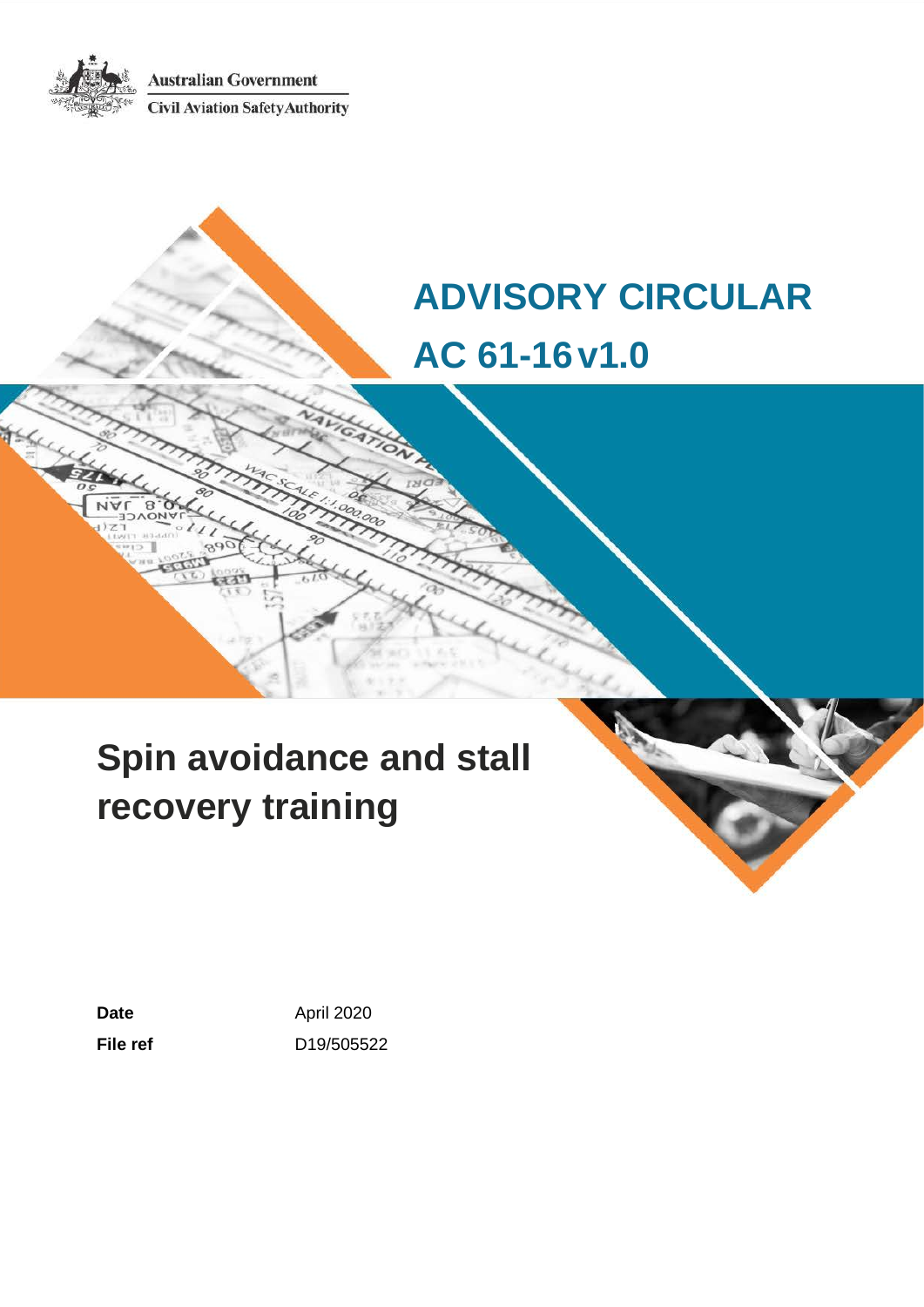Advisory Circulars are intended to provide advice and guidance to illustrate a means, but not necessarily the only means, of complying with the Regulations, or to explain certain regulatory requirements by providing informative, interpretative and explanatory material.

**Advisory Circulars should always be read in conjunction with the relevant regulations.**

# Audience

This advisory circular (AC) applies to:

- pilots
- flight instructors
- flight examiners
- Flight Training Operators and their Heads of Operations.

# Purpose

This AC highlights the risks associated with advanced stalling training when conducted in aircraft that are not certified for intentional spinning. It clarifies the difference between wing drop at the stall and the incipient phase of a spin and provides background for the interpretation of aircraft flight manual manoeuvre limitations with respect to spinning. It also provides guidance on acceptable methods of training and testing stalls with a wing drop and spin avoidance.

## For further information

For further information, contact CASA's Flight Standards Branch (telephone 131 757).

## **Status**

This version of the AC is approved by the Manager, Flight Standards Branch.

| Version | Date <sup>1</sup> | Details     |
|---------|-------------------|-------------|
| ∣v1.0   | April 2020        | Initial AC. |

Unless specified otherwise, all subregulations, regulations, divisions, subparts and parts referenced in this AC are references to the *Civil Aviation Safety Regulations 1998 (CASR)*.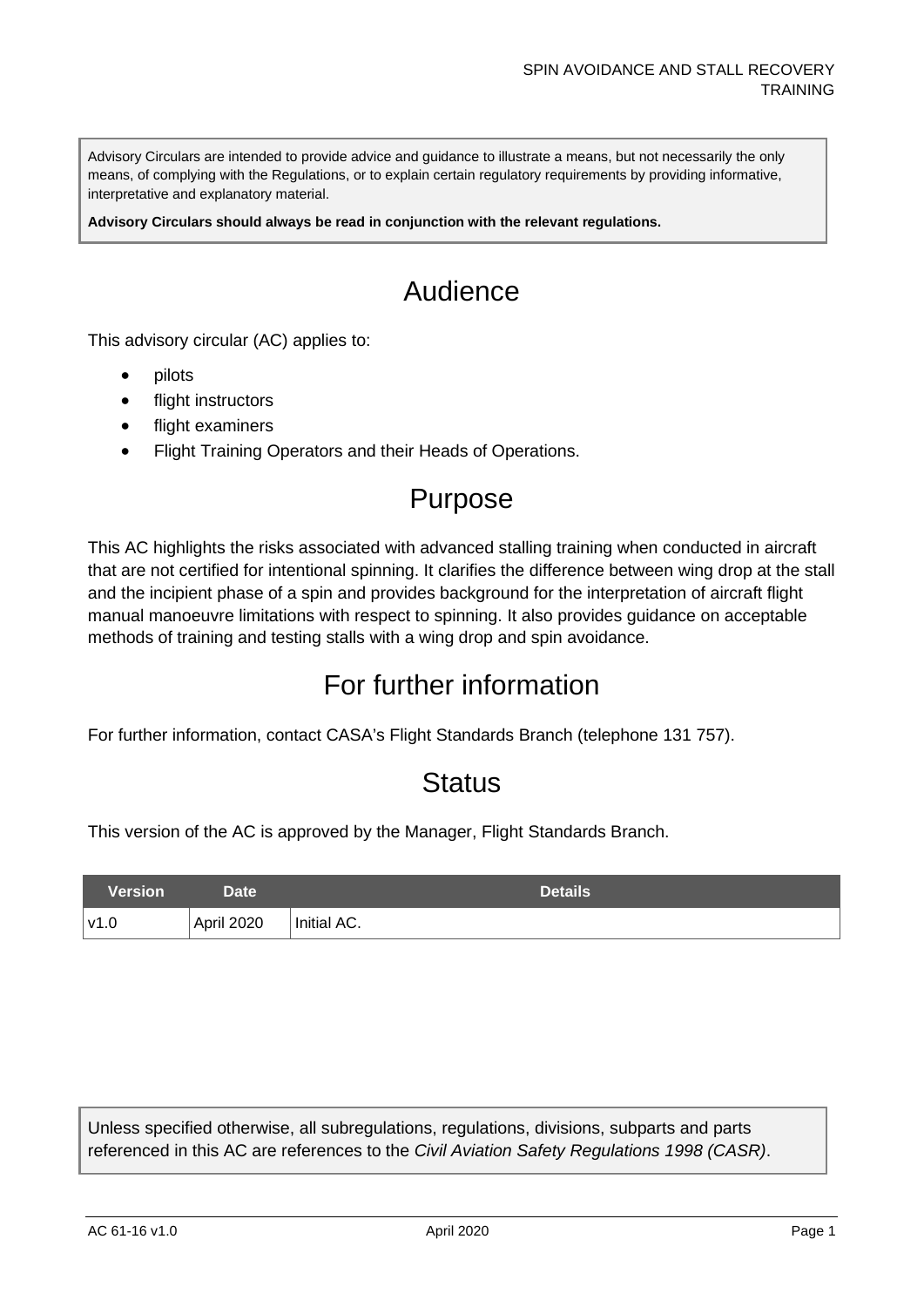# **Contents**

| 1            | <b>Reference material</b>                                                                                                                               |                   |                                                                                                         | $\mathbf{3}$ |  |
|--------------|---------------------------------------------------------------------------------------------------------------------------------------------------------|-------------------|---------------------------------------------------------------------------------------------------------|--------------|--|
|              | 1.1                                                                                                                                                     | Acronyms          |                                                                                                         | 3            |  |
|              | 1.2                                                                                                                                                     | References        |                                                                                                         | 3            |  |
| $\mathbf{2}$ | <b>Introduction</b>                                                                                                                                     |                   |                                                                                                         |              |  |
|              | 2.1                                                                                                                                                     |                   | Key messages                                                                                            | 6            |  |
| 3            |                                                                                                                                                         | <b>Background</b> |                                                                                                         | 8            |  |
| 4            | The historical requirement for training in the recovery from a spin at the<br>incipient phase<br>9                                                      |                   |                                                                                                         |              |  |
| 5            | <b>Stall and wing drop</b>                                                                                                                              |                   |                                                                                                         | 10           |  |
|              | 5.1                                                                                                                                                     |                   | Wing drop at the stall                                                                                  | 10           |  |
| 6            | <b>Spin</b>                                                                                                                                             |                   |                                                                                                         | 11           |  |
|              | 6.1                                                                                                                                                     |                   | Phases of a spin                                                                                        | 11           |  |
|              | 6.2                                                                                                                                                     |                   | Wing drop versus spin at the incipient phase                                                            | 13           |  |
| 7            |                                                                                                                                                         |                   | Spin avoidance versus spin recovery                                                                     | 14           |  |
|              | 7.1                                                                                                                                                     |                   | Spin avoidance training for the grant of a licence                                                      | 14           |  |
|              | 7.2                                                                                                                                                     |                   | Spinning and spin recovery training for exposure, refresher training, or the grant<br>of an endorsement | 16           |  |
| 8            |                                                                                                                                                         |                   | Aircraft stall and spin certification requirements                                                      | 18           |  |
|              | 8.1                                                                                                                                                     |                   | Stall certification requirements                                                                        | 18           |  |
|              | 8.2                                                                                                                                                     |                   | Spinning certification requirements                                                                     | 18           |  |
|              | 8.3                                                                                                                                                     |                   | Spin resistance                                                                                         | 19           |  |
|              | 8.4                                                                                                                                                     | Spin severity     |                                                                                                         | 19           |  |
| 9            |                                                                                                                                                         |                   | Flight manual manoeuvre limitations for training aircraft in use in Australia                           | 21           |  |
| 10           |                                                                                                                                                         |                   | <b>Guidance for specified personnel</b>                                                                 | 22           |  |
|              |                                                                                                                                                         | 10.1 Pilots       |                                                                                                         | 22           |  |
|              |                                                                                                                                                         | 10.2 Instructors  |                                                                                                         | 23           |  |
|              |                                                                                                                                                         |                   | 10.3 Heads of Operations of flight training operators                                                   | 24           |  |
|              |                                                                                                                                                         | 10.4 Examiners    |                                                                                                         | 24           |  |
| 11           |                                                                                                                                                         | <b>Conclusion</b> |                                                                                                         | 25           |  |
|              | <b>Appendix A</b><br>Illustration of the phases of a spin<br>26<br>Illustration of stall and spin certification requirements<br><b>Appendix B</b><br>28 |                   |                                                                                                         |              |  |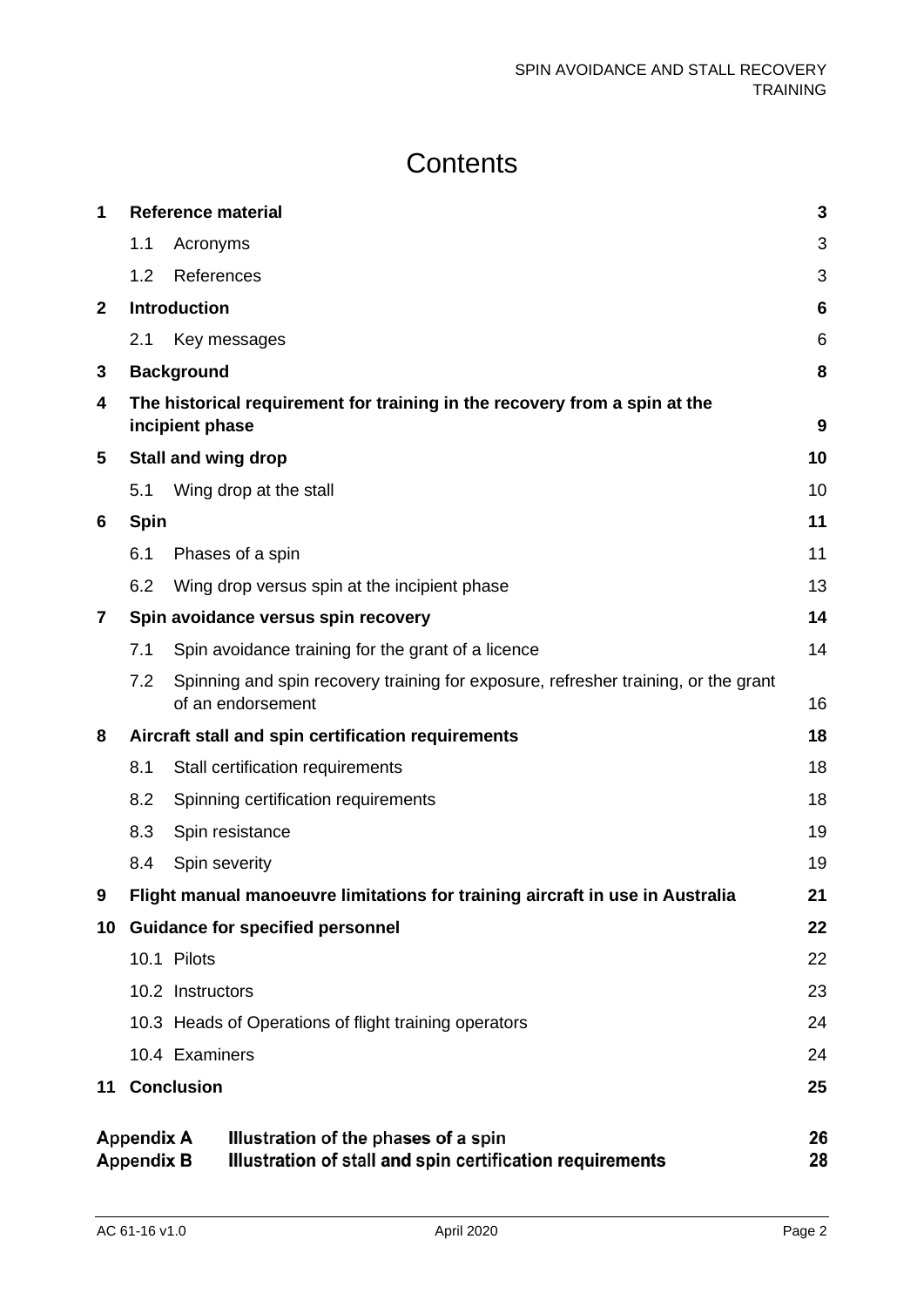## <span id="page-3-0"></span>**1 Reference material**

#### <span id="page-3-1"></span>**1.1 Acronyms**

The acronyms and abbreviations used in this AC are listed in the table below.

| Acronym     | <b>Description</b>                                                   |
|-------------|----------------------------------------------------------------------|
| AC          | Advisory circular                                                    |
| CAAP        | Civil Aviation Advisory Publication                                  |
| <b>CAR</b>  | <b>Civil Aviation Regulations 1988</b>                               |
| CASA        | Civil Aviation Safety Authority                                      |
| <b>CASR</b> | Civil Aviation Safety Regulations 1998                               |
| FAA         | United States of America Federal Aviation Administration             |
| <b>FAR</b>  | United States of America Federal Aviation Regulation                 |
| <b>MOS</b>  | Manual of Standards                                                  |
| <b>NACA</b> | United States of America National Advisory Committee for Aeronautics |

## <span id="page-3-2"></span>**1.2 References**

#### **Regulations**

Regulations are available on the Federal Register of Legislation website<https://www.legislation.gov.au/>

| <b>Document</b> | <b>Title</b> |                                                                                                |
|-----------------|--------------|------------------------------------------------------------------------------------------------|
| Part 61 MOS     | 1.           | Schedule 2 - Competency standards,                                                             |
|                 |              | Section 4: Aircraft rating standards<br>a.                                                     |
|                 |              | A3.5 Control aeroplane at slow speeds<br>L                                                     |
|                 |              | ii.<br>A5.2 Aeroplane advanced manoeuvres                                                      |
|                 |              | G5 Glider advanced manoeuvres<br>iii.                                                          |
|                 |              | Section 5: Operational rating and endorsement standards<br>b.                                  |
|                 |              | LL-A Aeroplane low-level operations                                                            |
|                 |              | Section 6: Flight activity endorsement standards<br>c.                                         |
|                 |              | FAE-8 Spinning                                                                                 |
|                 | 2.           | Schedule 5 - Flight test standards:                                                            |
|                 |              | Appendix G.1 RPL Aeroplane category rating flight test<br>a.                                   |
|                 |              | Appendix H.1 PPL Aeroplane category rating flight test<br>b.                                   |
|                 |              | Appendix I.1 CPL Aeroplane category rating flight test<br>c.                                   |
|                 |              | Appendix L.1 Single-engine aeroplane class rating flight test<br>d.                            |
|                 |              | Appendix Q.1 Low-level rating flight test<br>е.                                                |
|                 |              | f.<br>Appendix R.1 Aerial application rating and aerial application<br>endorsement flight test |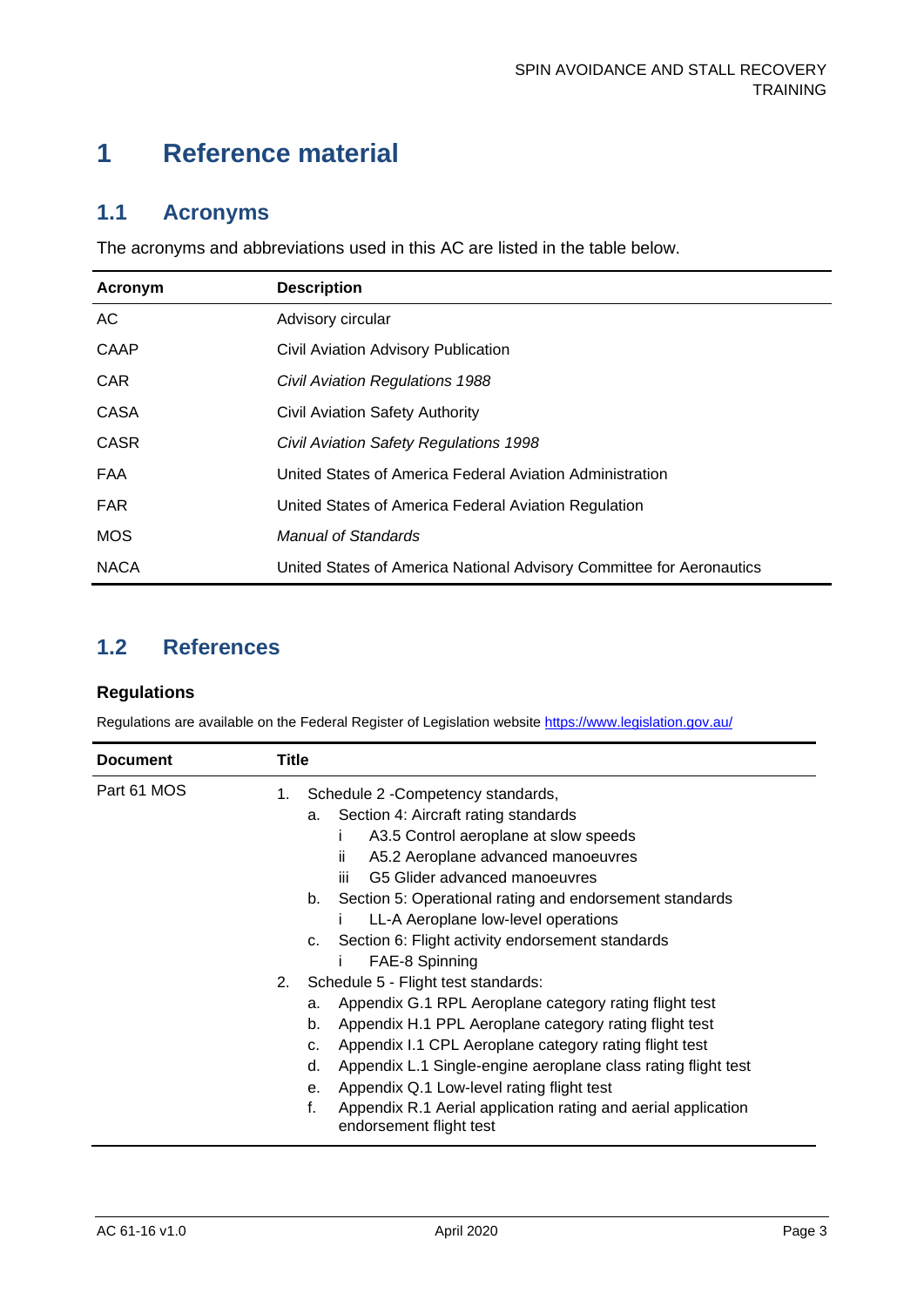#### **International Civil Aviation Organization documents**

International Civil Aviation Organization (ICAO) documents are available for purchase fro[m http://store1.icao.int/](http://store1.icao.int/)

| <b>Document</b>  | Title                                                      |
|------------------|------------------------------------------------------------|
| ICAO Annex 1     | Personnel Licensing                                        |
| ICAO (Doc 10011) | Manual on aeroplane upset prevention and recovery training |

#### **Advisory/Guidance material**

CASA's advisory circulars are available at [http://www.casa.gov.au/AC](http://www.casa.gov.au/ACs)

CASA's Civil Aviation Advisory Publications are available at [http://www.casa.gov.au/CAAP](http://www.casa.gov.au/CAAPs)

| <b>Document</b>                                                       | <b>Title</b>                                                                                                                                                                                                                                                                                                         |
|-----------------------------------------------------------------------|----------------------------------------------------------------------------------------------------------------------------------------------------------------------------------------------------------------------------------------------------------------------------------------------------------------------|
| <b>CASA Flight instructor</b><br>handbook                             | • 9 Stalling<br>• 13 Spins and spirals                                                                                                                                                                                                                                                                               |
| <b>CASA Flight examiner</b><br>handbook                               | • 5 Recreational pilot licence – aeroplane<br>• 7 Private pilot licence - aeroplane<br>• 9 Commercial pilot licence - aeroplane<br>14 Class rating - single engine aeroplane<br>17 Type rating – single engine aeroplane<br>• 28 Low level rating<br>• 29 Aerial application rating<br>• 31 Flight instructor rating |
| Civil Aviation Authority of<br>New Zealand Flight Instructor<br>Guide | Advanced Manoeuvres - Wing-drop Stalling                                                                                                                                                                                                                                                                             |
| FAA FAR Part 23 (to August<br>$2017$ – pre-amendment 64)              | • 23.3 Airplane Categories<br>• 23.201 Wings level stall<br>• 23.203 Turning flight and accelerated turning stalls<br>• 23.221 Spinning                                                                                                                                                                              |
| FAA FAR Part 23<br>amendment 64                                       | §23.2150 - Stall characteristics, stall warning, and spins                                                                                                                                                                                                                                                           |
| FAA AC 61-67                                                          | Stall and Spin Awareness Training                                                                                                                                                                                                                                                                                    |
| FAA Accepted Means of<br>Compliance                                   | Part 23 Airplanes (Amendment 23-64)                                                                                                                                                                                                                                                                                  |
| FAA AC 23-8C ACE-100                                                  | Flight Test Guide for Certification of Part 23 Airplanes                                                                                                                                                                                                                                                             |
| FAA AC 23.15A                                                         | <b>Small Aircraft Certification</b>                                                                                                                                                                                                                                                                                  |
| FAA AC 120-109A                                                       | <b>Stall Prevention and Recovery Training</b>                                                                                                                                                                                                                                                                        |
| <b>FAA Accepted Consensus</b><br>Standards                            | Light-Sport Aircraft                                                                                                                                                                                                                                                                                                 |
| FAA-RD-77-26                                                          | <b>General Aviation Pilot Stall Awareness Training Study</b>                                                                                                                                                                                                                                                         |
| <b>ASTM F2245</b>                                                     | 12d Design and Performance of a Light Sport Airplane1                                                                                                                                                                                                                                                                |
|                                                                       | EASA_REP_RESEA_2008_3 Safety Aspects of Light Aircraft Spin Resistance Concept                                                                                                                                                                                                                                       |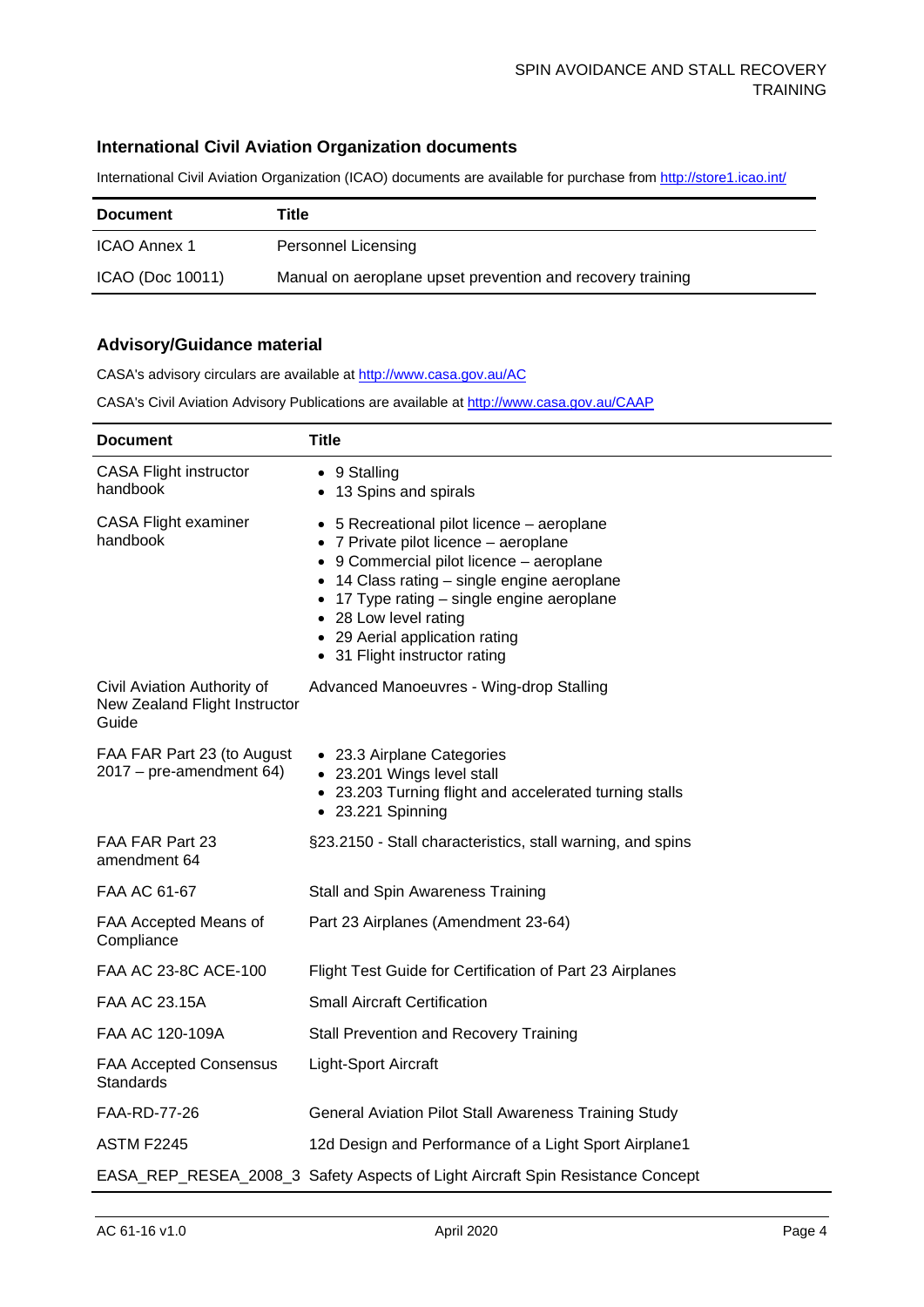#### **Document Title**

Transport Canada TP 13747 Stall/Spin Awareness

Transport Canada TP13748E An Evaluation of Stall/Spin Accidents in Canada

Aircraft Flight Manuals and Pilot Operating Handbooks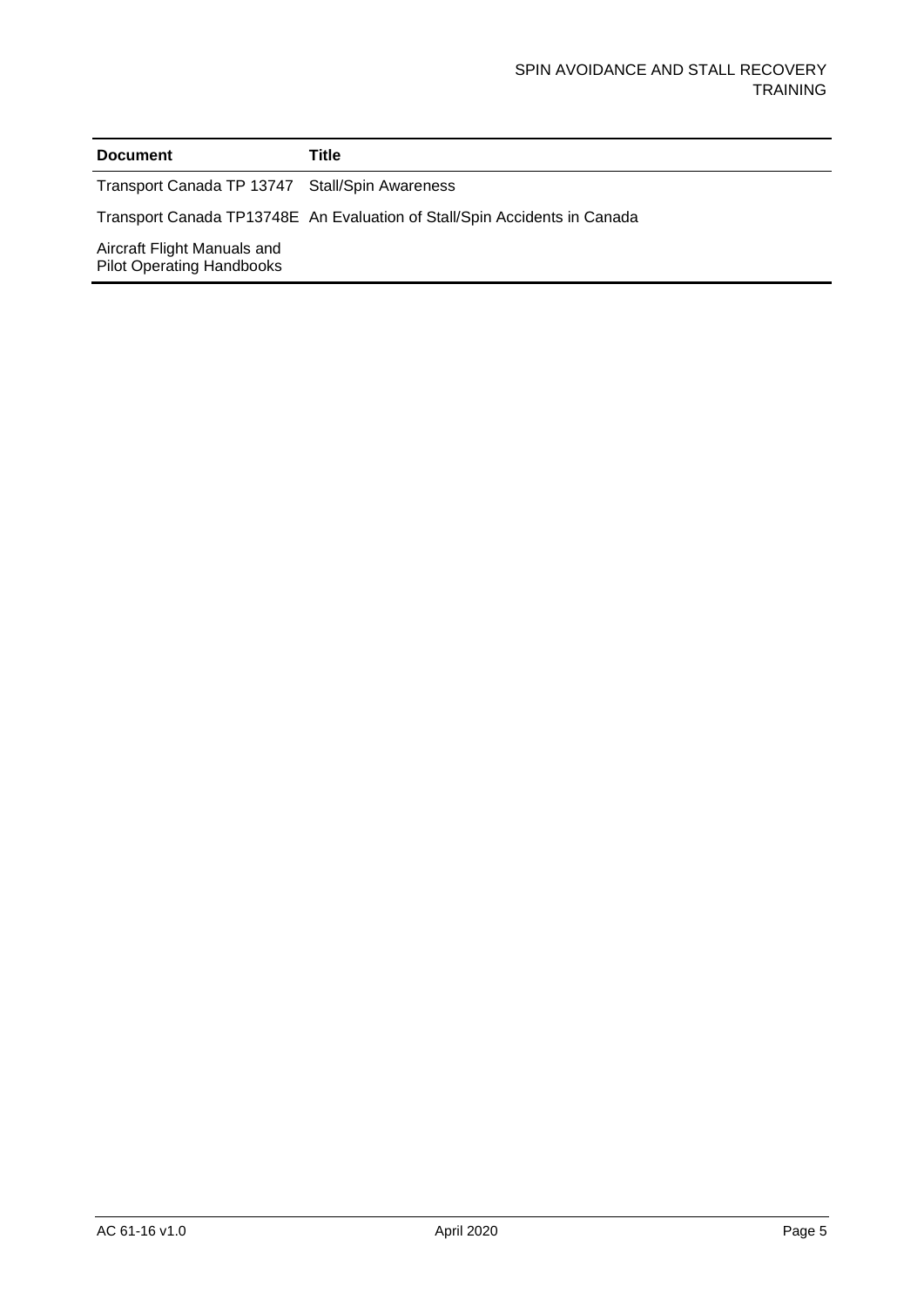## <span id="page-6-0"></span>**2 Introduction**

Stalling and spinning are aerodynamic phenomena which remain common causes of fatalities due to departures from controlled flight in all categories of aeroplanes. Unrecognised stall or poor recovery technique continue to be contributing factors even in transport category accidents[.1](#page-6-2)

Stall - spin related accidents continue to account for approximately one-quarter of all fatal general aviation accidents worldwide, including many during dual flight training. Most unintentional spins other than during dual instruction, occur at altitudes too low for recovery, generally on climb after take-off and turns onto final approach.

The purpose of spin avoidance and stall recovery training, whether for ab-initio training or as part of upset prevention and recovery training for experienced pilots, is to deliver the experience, knowledge and skills required to fly at speeds below the speed for minimum drag, and to recognise and recover from approaching stall and full stall, including wing drop at the stall in the context of situations in which it is most likely to occur.

Understanding of aircraft limitations at all times is essential, especially when conducting advanced stall with wing drop training, and training in recovery from a spin at the incipient phase. In particular, spinning must not be actively induced in aircraft not certified for intentional spinning with the intention of teaching recovery from 'incipient spin'.

This advisory circular (AC) provides important information regarding advanced stall training including:

- providing background to flight manual limitations, and where to find spin entry and recovery actions published for those aircraft that are certified for intentional spinning
- outlining the risks associated with advanced stall training when conducted in aircraft that are not certified for intentional spinning
- clarifying the difference between 'wing drop at the stall' and the 'incipient phase of a spin', and the interpretation of aircraft flight manual manoeuvre limitations with respect to spinning
- providing guidance to pilots, flight instructors, flying school operators and testing officers on acceptable methods of training and testing stalls with a wing drop and minimises the potential for negative training transfer
- describing policy consistent with ICAO Standards and Recommended Practices and international aviation regulators regarding spin avoidance and stall recovery training standards for licensing and upset prevention and recovery training

### <span id="page-6-1"></span>**2.1 Key messages**

The key messages in this AC that are critical for the safe conduct of advanced stalling and spinning exercises, and that all pilots instructors, operators and flight examiners should be aware of are:

<span id="page-6-2"></span><sup>1</sup> Flight at critically slow airspeeds; spin avoidance; recognition of, and recovery from, incipient and full stalls is a flight instruction standard for the aeroplane category rating for the private and commercial pilot licence - ICAO Annex 1, 2.3.3.2 and 2.4.3.2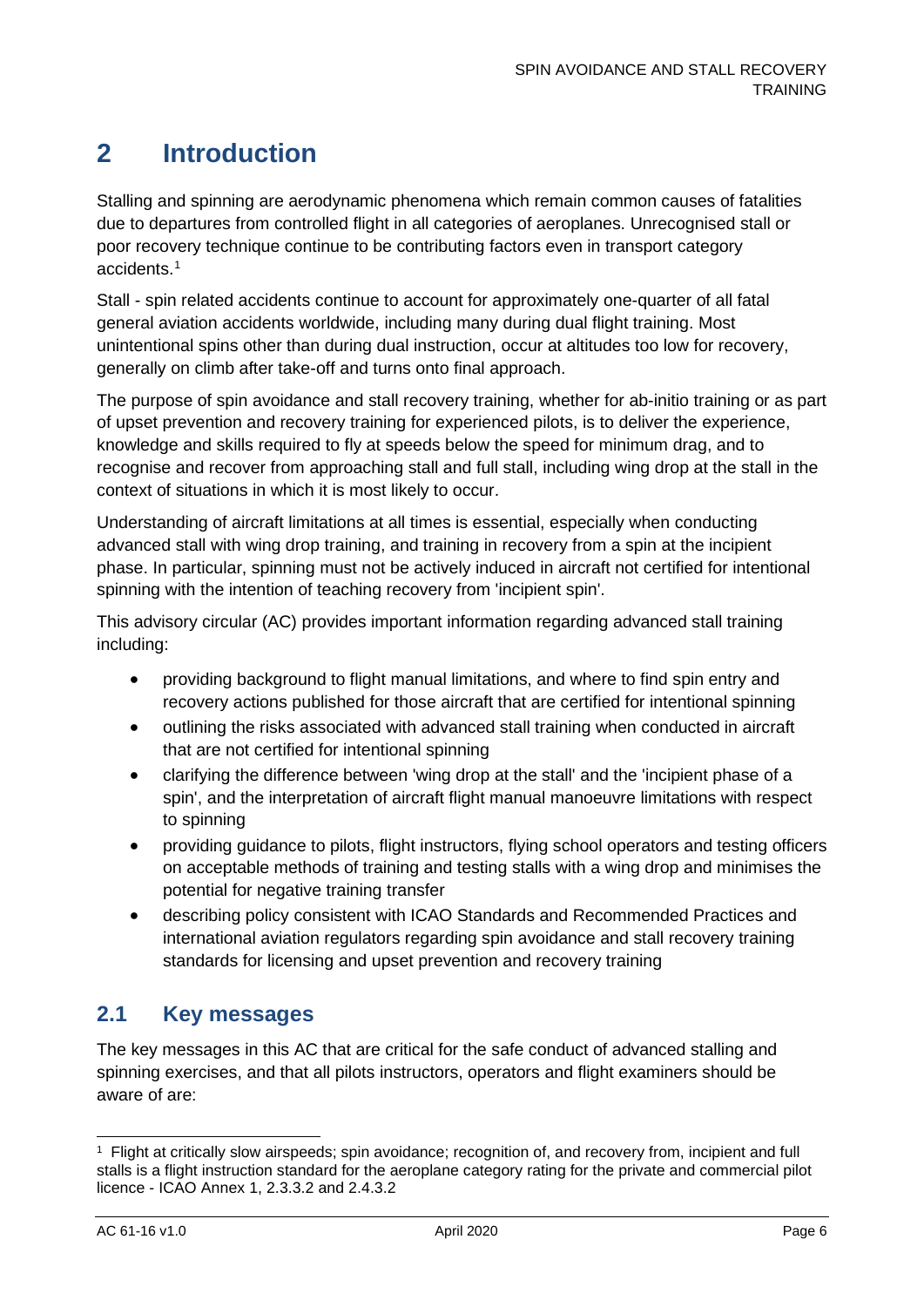- A spin must not be induced in aircraft not certified or approved for intentional spinning
- A spin must not be induced without the pilot in command holding a spinning flight activity endorsement
- Aircraft flight manual limitations and any special procedures before conducting any exercise which may result in a spin
- The need to comply with aeroplane centre of gravity limits
- Wing drop at the stall for the purposes of spin avoidance training must not be induced by application of pro-spin rudder and the induction of a spin
- Training in spin avoidance must include the recognition of symptoms associated with slow flight and approach to the stall through to recovery from stall with a wing drop
- Recognise and manage changes in aircraft energy state
- Spin avoidance training where a wing may drop at the stall should be undertaken through scenario-based in-flight manoeuvres:
	- − Approach configuration descending turns (base to final turn)
	- − Go-around from approach configuration (significant change in trim state)
	- − Climbing turns in departure configuration (trim changes during flap retraction and turns)
	- Engine failure after take-off (potential out of trim condition)
	- − Turns in slow flight.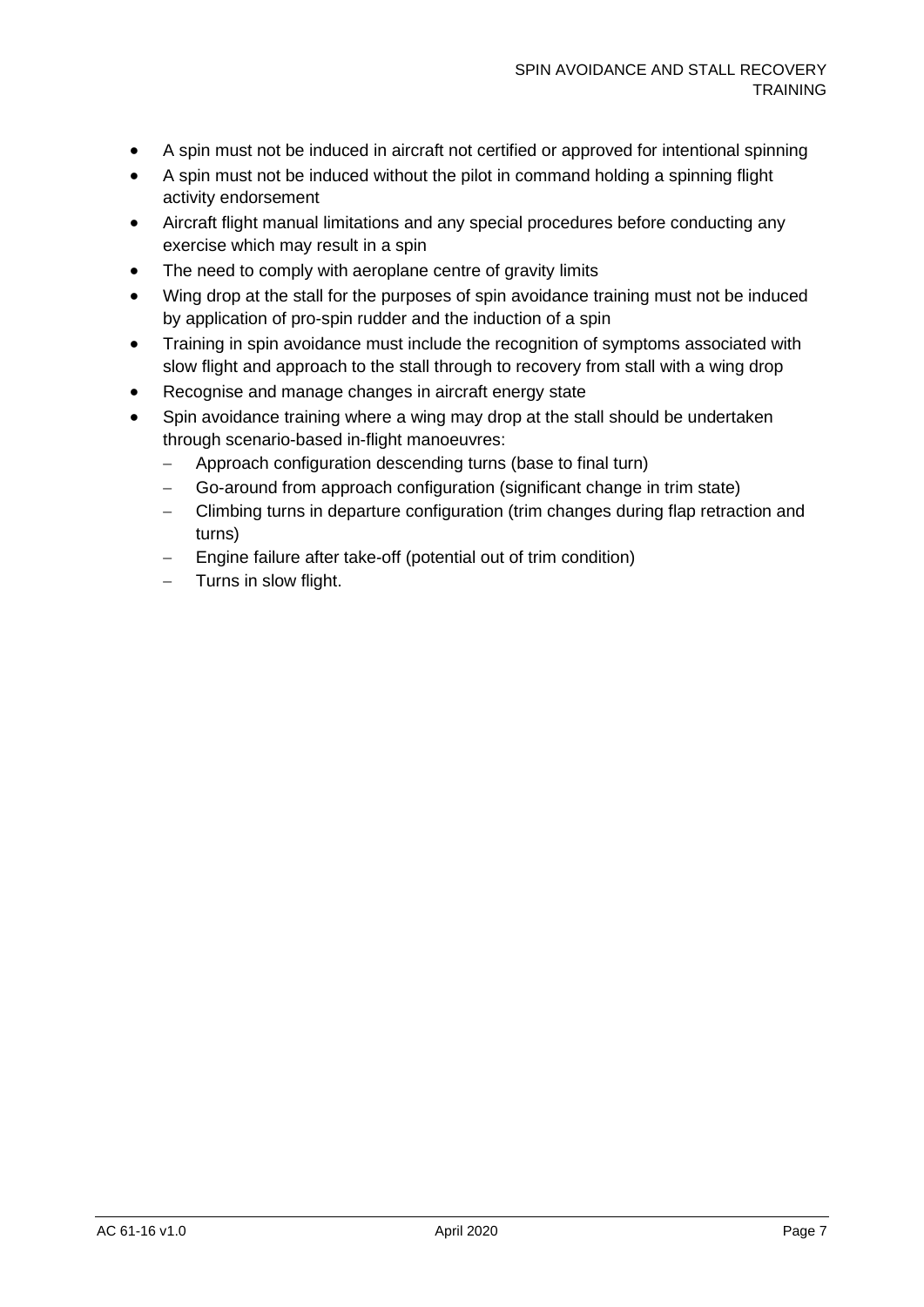# <span id="page-8-0"></span>**3 Background**

Stall-spin accidents<sup>[2](#page-8-1)</sup> during flight instruction and student solo exercises have highlighted that:

- Incipient spin flight training is being conducted in aircraft which are not certified for intentional spinning.
- Aeroplane flight manual manoeuvre limitations may not be well understood with regard to spinning.
- Demonstration of recovery from spins at the incipient phase is likely being initiated by application of pro-spin rudder at the stall.
- Operators and flight instructors are not effectively managing the threats associated with advanced stall training.
- Inducing a spin in an aircraft not certified for intentional spinning is in contravention of the aircraft flight manual limitations and may consume the margins of safety provided by the aircraft's certification standards.

- This report also cites:
	- o Occurrence 201704820 VH-YTE S.O.CA.T.A. Groupe Aerospatiale TB-10
	- o Occurrence 201403058 VH-EZT Czech Sport Aircraft PIPERSPORT
	- o AO-2018-066 Collision with terrain involving BRM Aero s.r.o. Bristell S-LSA, VH-YVX, near Stawell, Victoria, on 5 October 2018
	- o AO-2014-083 Loss of control involving a Cirrus SR22, N802DK, near Katoomba, NSW on 10 May 2014
- Collision with terrain involving BRM Aero s.r.o. Bristell, 24-7954, near Clyde, Victoria on 3 August 2011
- Collision with terrain involving PIPER Sport Cruiser, near Bundaberg, Qld, on 19 March 2012

<span id="page-8-1"></span><sup>2</sup> Examples of stall-spin accidents may be found in ATSB Transport Safety Reports, Aviation Occurrence Investigations:

<sup>•</sup> AO-2017-096, Collision with terrain involving Diamond DA40, VH-MPM, 42 km west of Southport Aerodrome, Queensland, 26 September 2017.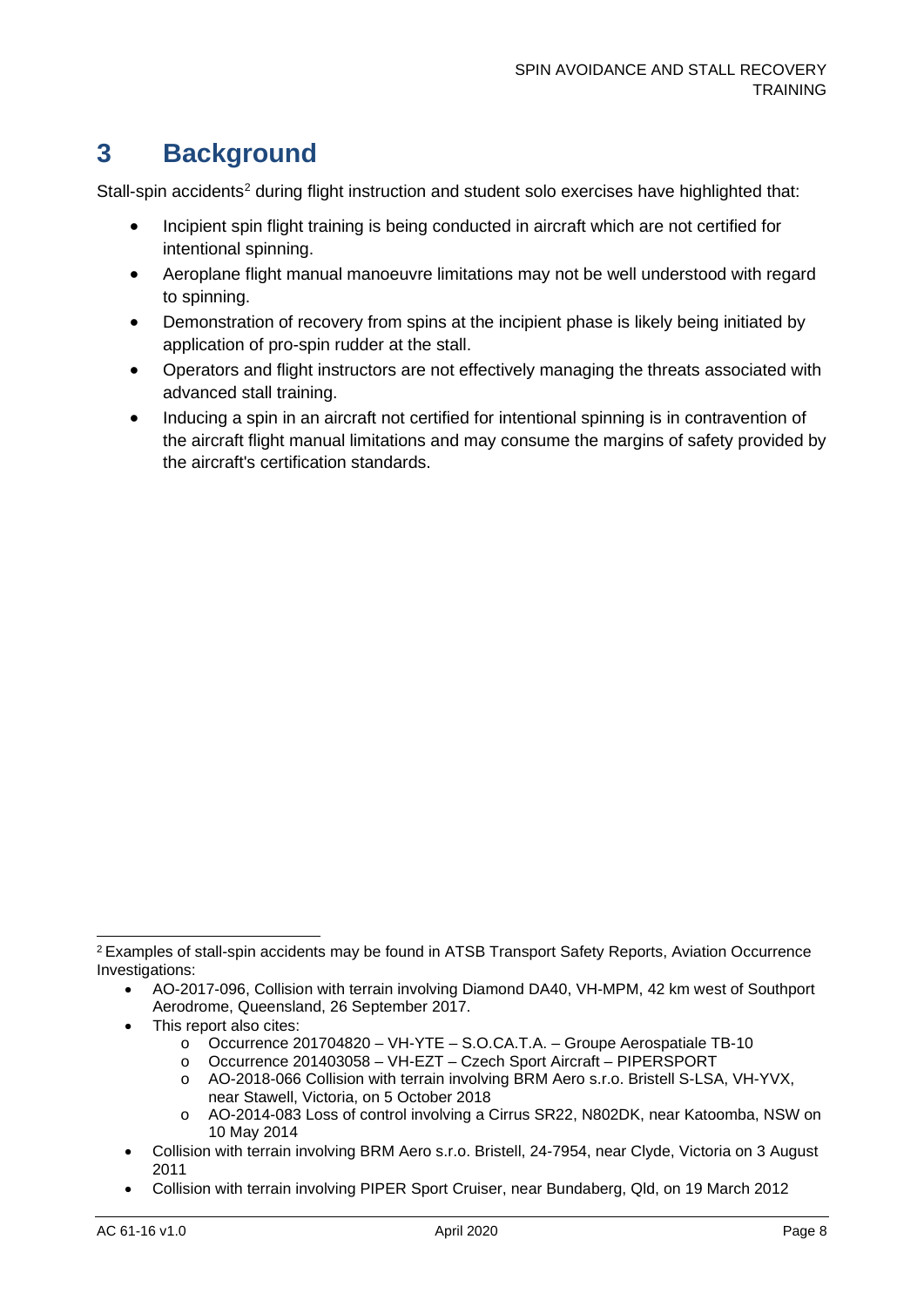# <span id="page-9-0"></span>**4 The historical requirement for training in the recovery from a spin at the incipient phase**

Recovery from the incipient phase of a spin has been included in advanced stall training due to the probability of stall, wing drop and spin occurring during slow flight, unusual manoeuvres and in icing conditions. Trim changes and turns on departure, go around and onto final approach are situations where recognition of approaching stall and avoidance, or swift recovery, are critical.

In Australia, recovery from a spin has long been a test requirement for pilot licences. Training syllabuses have catered for this requirement since Robert Smith-Barry's training doctrine of 1917, which clearly stressed that students were 'not to be led away from potentially dangerous manoeuvres but were instead to be exposed to them in a controlled environment in order that the student could learn to recover from instinctive errors of judgement.'

The 1937 Air Navigation Regulations required that, before a person could undergo the practical flying tests for the issue of a Private Pilot's Licence, they had, 'without assistance from his instructor, caused an aircraft to spin and to recover from the spin on three separate occasions.'

General flying manoeuvres from the 1982 syllabus of training for the issue of the Commercial Pilot (Aeroplane) Licence required a student to 'enter and recovery from the spin at the incipient stage'.

The 1997 VFR Day Syllabus and 2014 CASR Part 61 MOS call for 'incipient spin recovery' to be trained and tested for the issue of recreational, private and commercial pilot licences.

International experience of investigations into fatalities resulting from accidents during stall and spin related training led to ICAO training and testing requirements changes from induction and recovery from spins to 'flight at critically slow airspeeds; spin avoidance; recognition of, and recovery from, incipient and full stalls'. More recently, ICAO recommends applicants for a commercial pilot aeroplane licence to complete in aircraft training in upset prevention and recovery.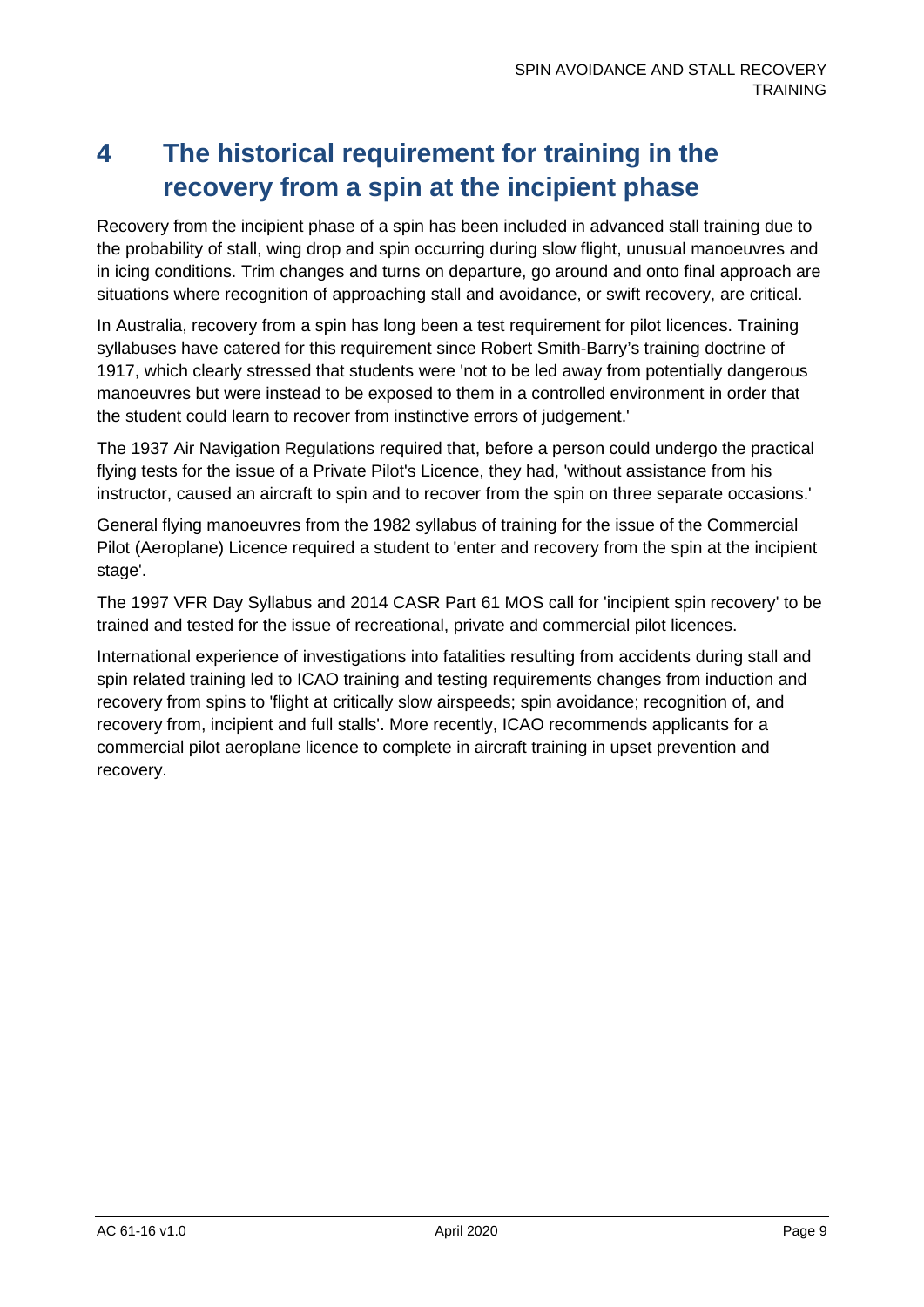# <span id="page-10-0"></span>**5 Stall and wing drop**

A stalled condition can exist at any attitude and airspeed. A wing may be stalled during:

- climbing or descending flight where lift is less than the weight of the aircraft
- level flight where lift is equal to the weight of the aircraft
- accelerated flight where the wing must provide more lift than in level flight, as occurs when turning or pulling up from a dive (the speed at which the wing stalls increases in accelerated flight, but the angle of attack at which it stalls is consistent).

For an aeroplane fitted with a stall warning system, the stall is recognised by a continuous stall warning indication (such as a sound or light) and accompanied by at least one of the following:

- an uncommanded nose-down pitch that cannot be readily arrested, which may be accompanied by an uncommanded rolling motion (wing drop at the stall)
- buffeting of a magnitude and severity that is a strong and effective deterrent to further increase in angle of attack
- no further increase in pitch occurs when the pitch control is held at the full aft stop for 2 seconds, leading to an inability to arrest descent rate.

### <span id="page-10-1"></span>**5.1 Wing drop at the stall**

Wing drop at the stall is the observation of the departure from symmetrical lift when one wing stalls before, or further than, the other, with roll being the main motion observed. At this point, the aircraft is not yet spinning, and the recovery technique is to break the stall using the elevator while preventing yaw with rudder. Inaction, or mishandling of recovery from a wing drop is likely to result in spin entry.

In the advanced stall training exercise, the likelihood of further stalling the down-going wing and inducing yaw may lead to a spin. When prompt action is taken to break the stall, normal lateral control is restored, and the wings may be levelled with balanced use of aileron. This is consistent with spin avoidance training.

Wing drop is tested under stalling certification standards. After the aeroplane has stalled it must be possible to regain wings level flight by normal (coordinated) use of flight controls without an uncontrollable tendency to spin.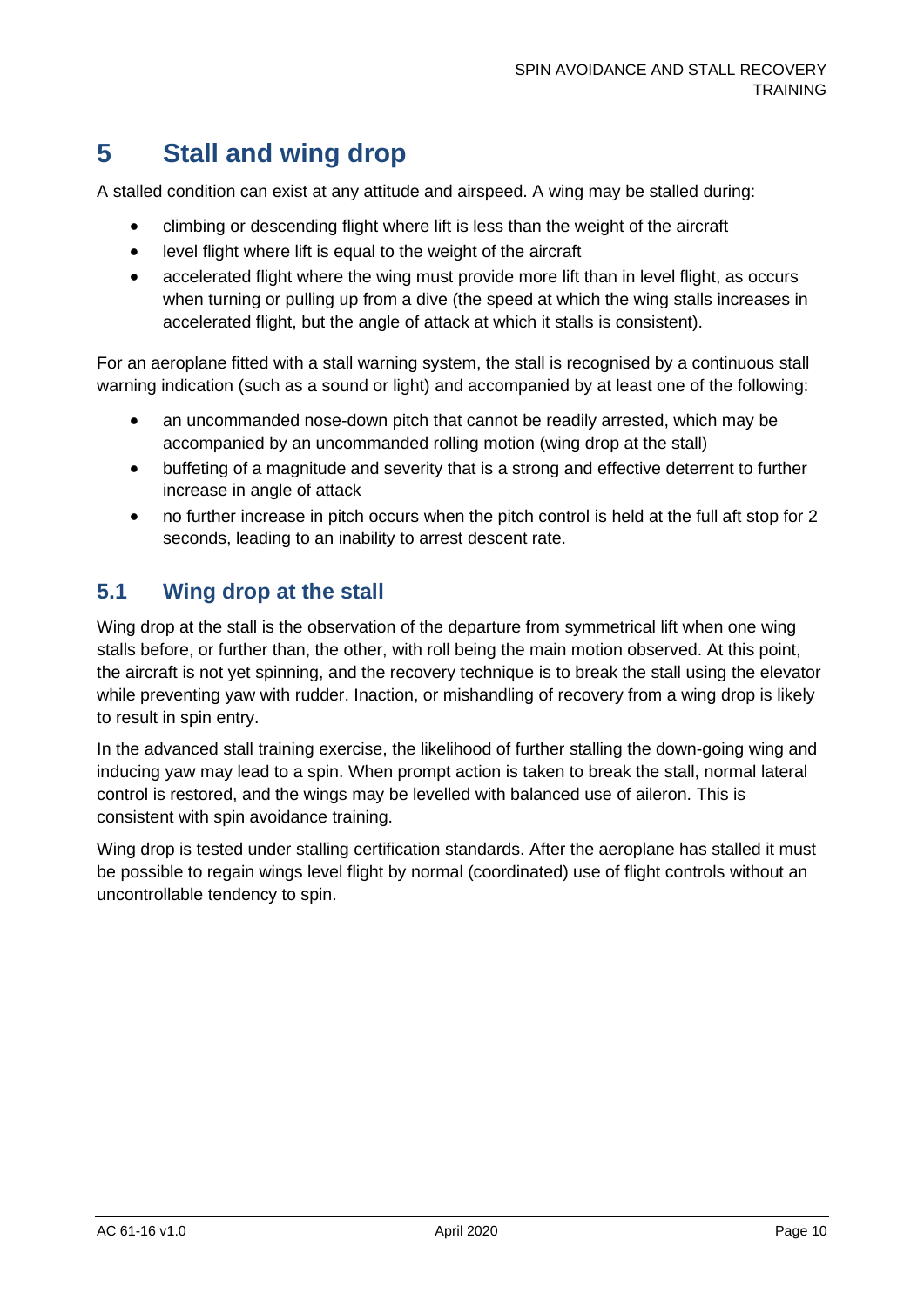# <span id="page-11-0"></span>**6 Spin**

A spin in an aeroplane, is a sustained autorotation at angles of attack above the stall, the stall being the aerodynamic loss of lift caused by exceeding the critical angle of attack.

In a spin, the stalled aircraft is yawing toward the down-going wing which has a greater angle of attack beyond the stalling angle, producing more drag than the upgoing wing, causing the aircraft to roll, yaw and pitch while describing a downward corkscrew path which settles over a number of revolutions about a vertical axis.

### <span id="page-11-1"></span>**6.1 Phases of a spin**

The spin is commonly categorised in four phases; entry, incipient, developed, and recovery. No two aircraft will spin the same way; descriptions of spin phases and methods of recovery in this publication are necessarily generalised. However, themes common to spinning in most aircraft used for training are represented here. For illustration of the phases of a spin see appendix A.

#### **6.1.1 Entry phase**

Also known as the transition phase between the departure from controlled flight at the stall and the incipient phase, the entry phase is the commencement of autorotation.

When entry is from a balanced flight condition — this can be level, accelerated or in an approach to land configuration — if the yaw produced following a wing drop at the stall is not arrested with sufficient opposite rudder, the aircraft will yaw towards the down-going wing and enter a spin. Use of the ailerons to pick up a 'dropped wing' is also likely to more deeply stall the down-going wing as the angle of attack of that wing is increased.

Deliberate entry from balanced flight at the point of stall — full rudder applied in the direction of the intended spin — will induce a yaw and secondary roll which, if the rudder and elevator backpressure are held, will rapidly accelerate to autorotation.

Uncountered wing drop or deliberate application of pro-spin rudder at the stall are both likely to cause the aircraft to enter a spin. As lift begins to decrease, drag increases rapidly on the downgoing wing due to its higher angle of attack.

A spin can be avoided in the entry phase by breaking the stall restoring laminar flow with angle of attack reducing elevator control, then coordinated application of rudder and aileron bringing the aeroplane back to wings-level and finally, using elevator to recover to the desired flight attitude. Judicious use of power following recovery from the stall can reduce height loss.

### **6.1.2 Incipient phase**

The incipient phase of the spin is the period of stalled flight between the commencement of rotation and the developed, stable or steady phase of autorotation. The incipient phase of a spin may persist for two to four rotations until pitch, roll and yaw oscillations develop into relatively steady and predictable periods.

During this phase yaw is produced by the unequal lift and drag on each wing and may be supplemented with yaw produced by the vertical stabiliser and rudder due to sideslip in the direction of roll.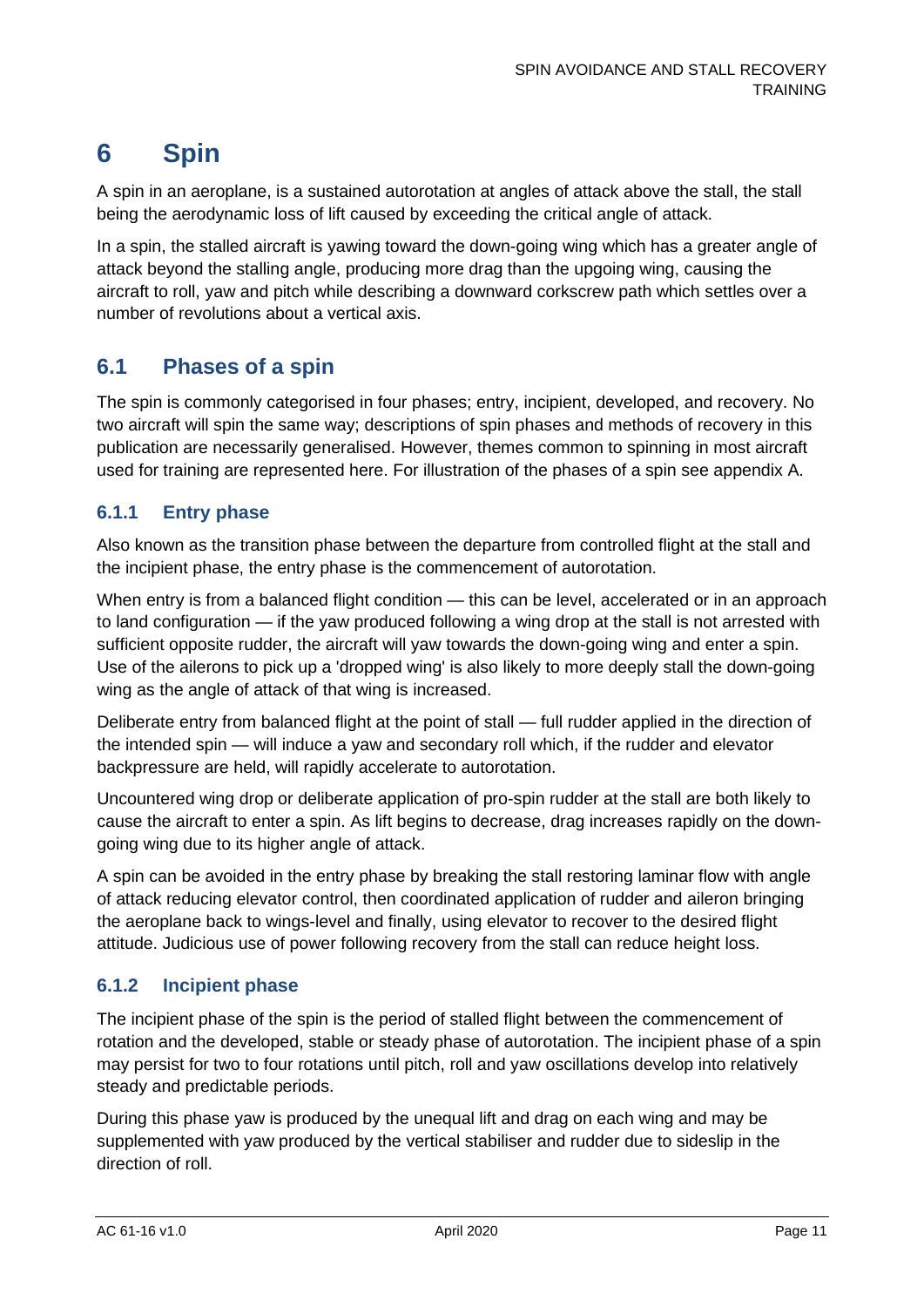The aeroplane has departed controlled flight and the accelerating yaw, pitch and roll will require prompt and positive recovery control inputs, appropriate to the aircraft being flown, to initiate recovery to a dive from the spin.

Some aircraft will recover into a dive from the incipient phase of a spin by relaxation of pro-spin controls; other aircraft exhibiting some spin-resistant characteristics may not accelerate into autorotation and may respond conventionally to control inputs in uncoordinated, unaccelerated stalled flight. Many aircraft exhibit spiral tendencies as the elevator's upward travel is restricted to prevent the entire mainplane from remaining in a stalled condition in unaccelerated flight.

The ability to recover with anti-spin control inputs, or to fly out of the stalled condition when controls are centralised, is the safety margin to which normal and utility category aircraft not certified for intentional spinning are tested. They must be able to recover from a one turn or three second spin, induced and maintained with full elevator and rudder application from the stall, within one turn of recovery control inputs, or have been shown to be resistant to spinning and controllable in the unbalanced stalled condition. This requirement may determine the aircraft centre of gravity limits specified in the aircraft flight manual.

#### **6.1.3 Developed or steady phase**

In the developed or steady phase, aerodynamic forces created by the aircraft are balanced by gyroscopic forces due to the distributed mass of the rotating aircraft, causing a steady autorotational state. By this time the corkscrew flight path is vertical and oscillations in pitch, roll and yaw steadily repeat with each turn.

Flight control and power inputs will affect the rate of motion in one or more axes, but the aircraft is likely to continue to spin until specific and positive recovery actions are taken.

Aircraft are usually designed to spin with a steep nose down attitude which keeps the angle of attack of the wing, even where the wing is stalled, relatively low and the empennage and vertical stabiliser unstalled. This enables standard spin recovery control inputs to place the aircraft in a dive.

A rearward centre of gravity, use of aileron or application of power (or a combination of them) are likely to increase angle of attack, deepen the stall, and 'flatten' the spin. This may also push the tail of the aircraft further from the axis of rotation of the spin and, in turn, stall the empennage surfaces and require different initial recovery control inputs until it steepens again, or may render the spin unrecoverable.

#### **6.1.4 Recovery phase**

Aeroplane design, capacity and loading characteristics have changed considerably since the following standard spin recovery actions, suitable for most aircraft, were published by NACA in 1936:

- a. Power idle
- b. Ailerons neutral
- c. Rudder opposite to the direction of spin and held
- d. Elevator briskly through neutral
- e. Hold these positions of controls until recovery is effected.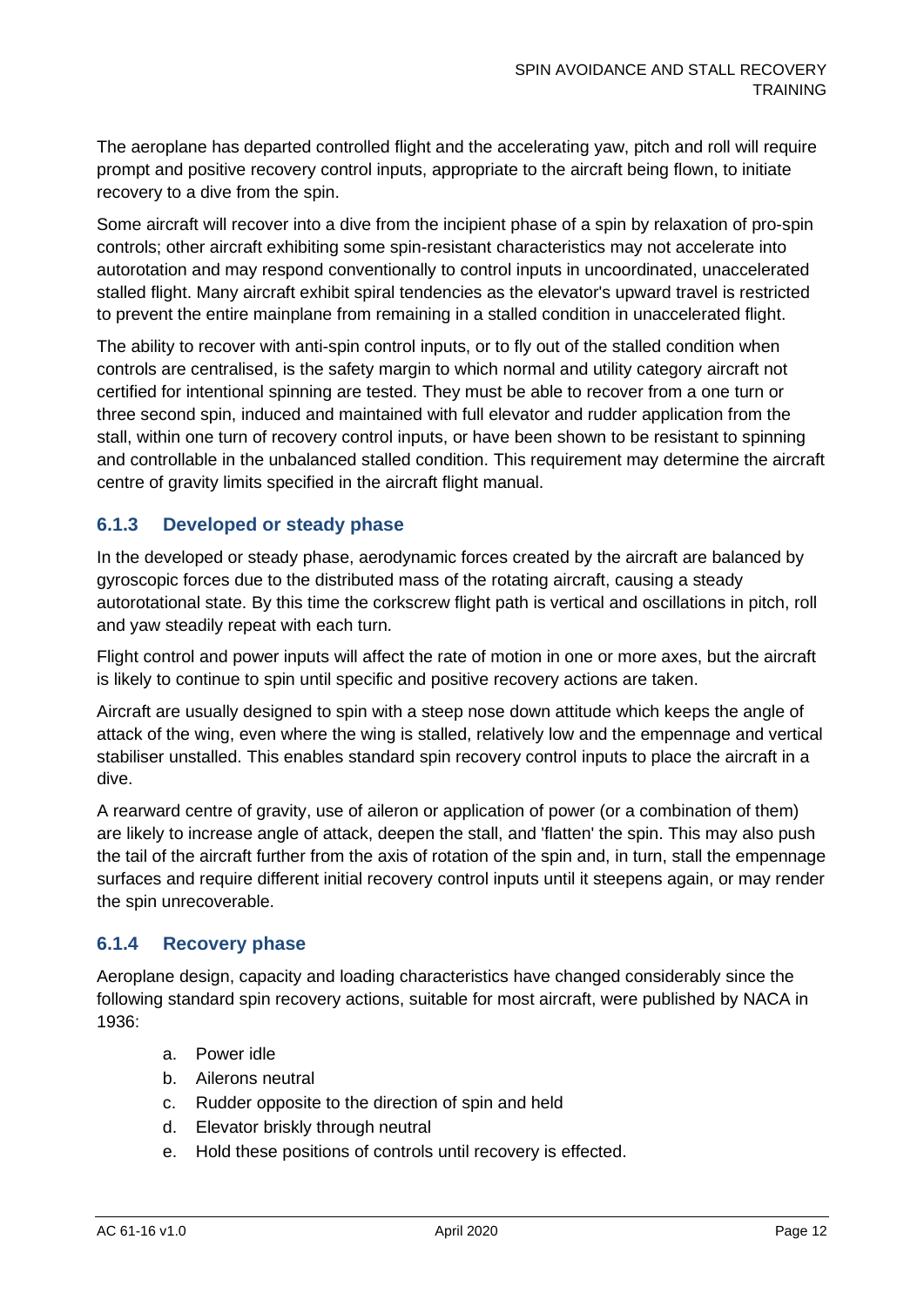After spin rotation stops, rudder is neutralised and the aircraft may be recovered from the ensuing dive.

Any delay in power reduction after spin entry will result in delayed recovery and a greater loss of height.

Some aircraft require different timing and order of inputs as found through flight and certification testing. Any differences from the NACA standard recovery actions are published in the aircraft flight manual and pilot operating handbook.

Manoeuvre limitations and procedures for entry and recovery from spins are also listed in the aircraft flight manual.

Centre of gravity position limitations are also specified in the aircraft flight manual for aerobatic flight, and flight in the utility or normal category when spinning is to be undertaken.

Normal, utility or aerobatic aircraft certified for intentional spinning have been tested to be recoverable from a six-turn spin. This differs for light sport aircraft, which must have been tested to be recoverable from a three-turn spin, within one and a half turns of the recovery control application prescribed in the aircraft's flight manual. In these aircraft a recoverable spin may be safely induced from a slowly and deliberately entered level stall using application of full rudder when the aircraft is loaded and handled in accordance with the aircraft flight manual.

### <span id="page-13-0"></span>**6.2 Wing drop versus spin at the incipient phase**

The terms 'incipient spin' and 'wing drop' have been used somewhat interchangeably over the years. This has led to an understanding that, while teaching the incipient spin or wing drop exercise, the aircraft could be expected to roll off through the wing drop, and then yaw through a substantial portion of a revolution of the incipient phase of a spin before spin recovery inputs are demonstrated.

Considering the definitions of the phases of spin outlined above, use of the term 'recovery from a wing drop' does not suggest the commencement of autorotation before initiating recovery. Wing drop at the stall is more likely in some aircraft types than others and is generally easily countered by breaking the stall with elevator while preventing yaw with rudder.

Wing drop may occur through uncorrected imbalance during the stall manoeuvre in association with the normal characteristics of the aircraft - rigging and asymmetry, flap and power, outboard angle of attack changes, aileron inputs, and the natural effects of slipstream as the aircraft decelerates.

Induction of a wing drop by intentional application of rudder at the stall will result in accelerated yaw, with almost simultaneous roll and pitch change – the entry to a spin.

The first method is an extension of the stalling exercise and a realistic demonstration of the precursor conditions and motions to the typical stall-spin incident. The second is the deliberate induction of a spin, which is only permitted in aircraft approved for spinning.

Flight instructors are required to hold a spinning flight activity endorsement which provides them with the knowledge and skills to recover from a mishandled stall recovery should it develop past a wing drop into the incipient phase of a spin. Instructors are encouraged to refresh their knowledge and skills in spin recovery techniques.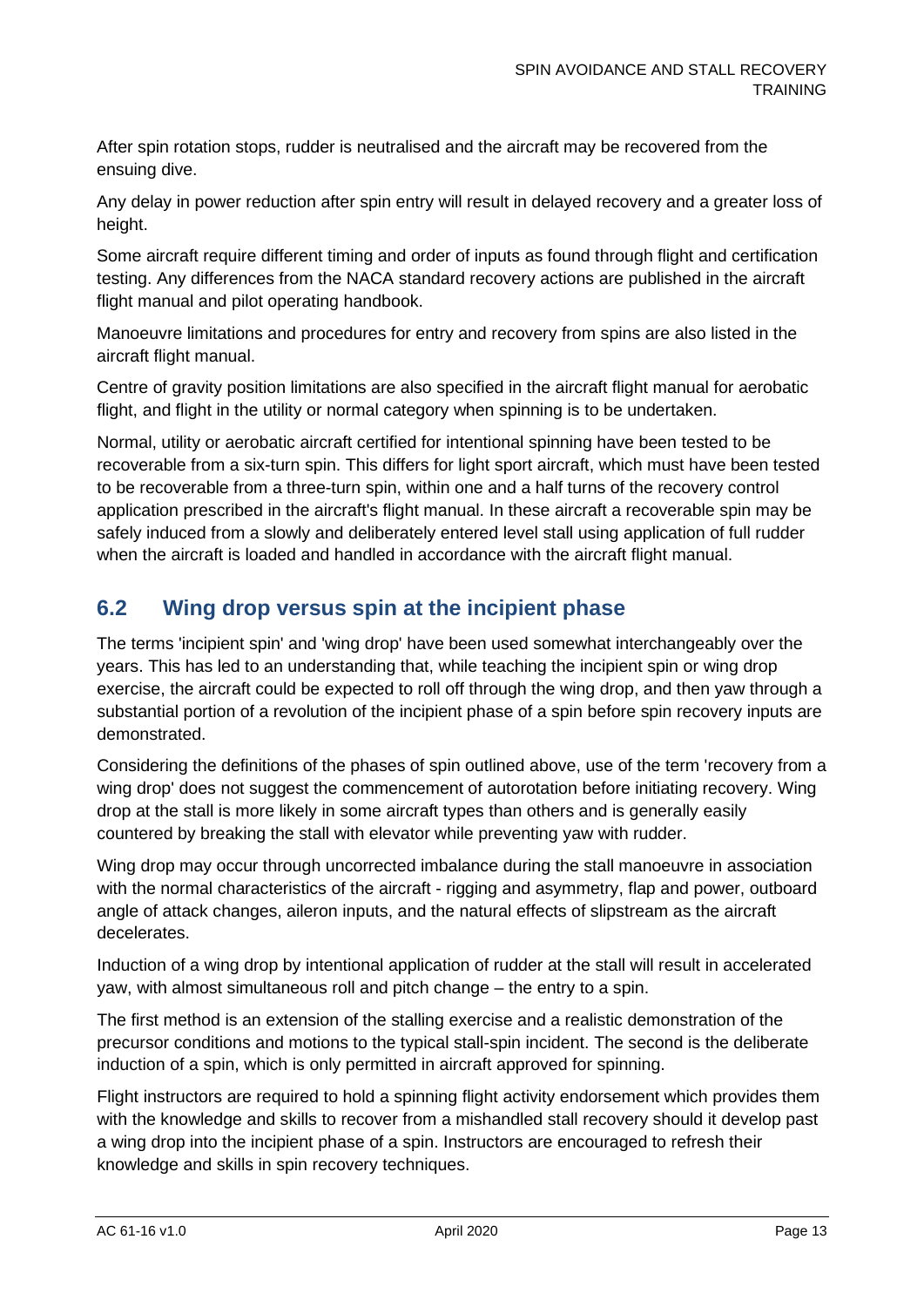# <span id="page-14-0"></span>**7 Spin avoidance versus spin recovery**

A wing drop at the stall may be recovered with proactive stall recovery control inputs, i.e. stall recovery and spin avoidance. Failure to recover from the wing drop at the stall may result in an entry to a spin.

By the incipient phase, a yaw has developed and would be accelerating. The aircraft has passed through the spin entry phase, whether from unrecovered stall with a wing drop or with pro-spin control inputs, and may require spin recovery control inputs.

### <span id="page-14-1"></span>**7.1 Spin avoidance training for the grant of a licence**

ICAO documents (Annex 1 - Personnel licensing, and Doc10011 - Manual of upset prevention and recovery training) refer to spin avoidance rather than spin recovery, and require recognition of, and recovery from, approaching and full stalls. The concepts delivered in training are:

- Prevention timely action to avoid progression toward a low aircraft energy state and potential upset.
- Recognition timely action to recognise divergence from the intended flight path and interruption of progression toward a potential upset.
- Recovery timely action to recover from an upset.

US FAA and European agencies describe practical slow flight and stalling exercises for pilot training with a focus on stall and spin avoidance and recommend distraction of the student during slow flight manoeuvres to provide a realistic approach to inadvertent stall-spin conditions, rather than conducting intentional spin entry.

This approach to training has the further benefits of not introducing control inputs which may result in negative training such as the application of pro-spin control inputs in order to learn recovery inputs. Neither does this method introduce control inputs for which an instructor, student, or any pilot should not practice without holding a spinning flight activity- or spinning training endorsement.

The induction of a spin is not spin avoidance training. Spin avoidance training is part of the advanced stalling exercise where the aircraft is placed in the configurations most likely to cause a wing to drop. Elevator remains the primary control used to restore laminar flow or unstall the wing, and balanced aileron may be used to return the aircraft to the desired flight path once the wing is unstalled.

#### **7.1.1 Intended training outcomes**

The purpose of spin avoidance and stall recovery training, whether for ab-initio training or as part of upset prevention and recovery training for experienced pilots, is to deliver the experience, knowledge and skills required to fly at speeds below the speed for minimum drag, recognise and recover from approaching stall and full stall including wing drop at the stall and to manage aircraft energy in the recovery with and without the use of power.

The training should be scenario-based to show the situations in which stall and spin incidents most commonly occur, with emphasis placed on characteristics of each flight regime, symptoms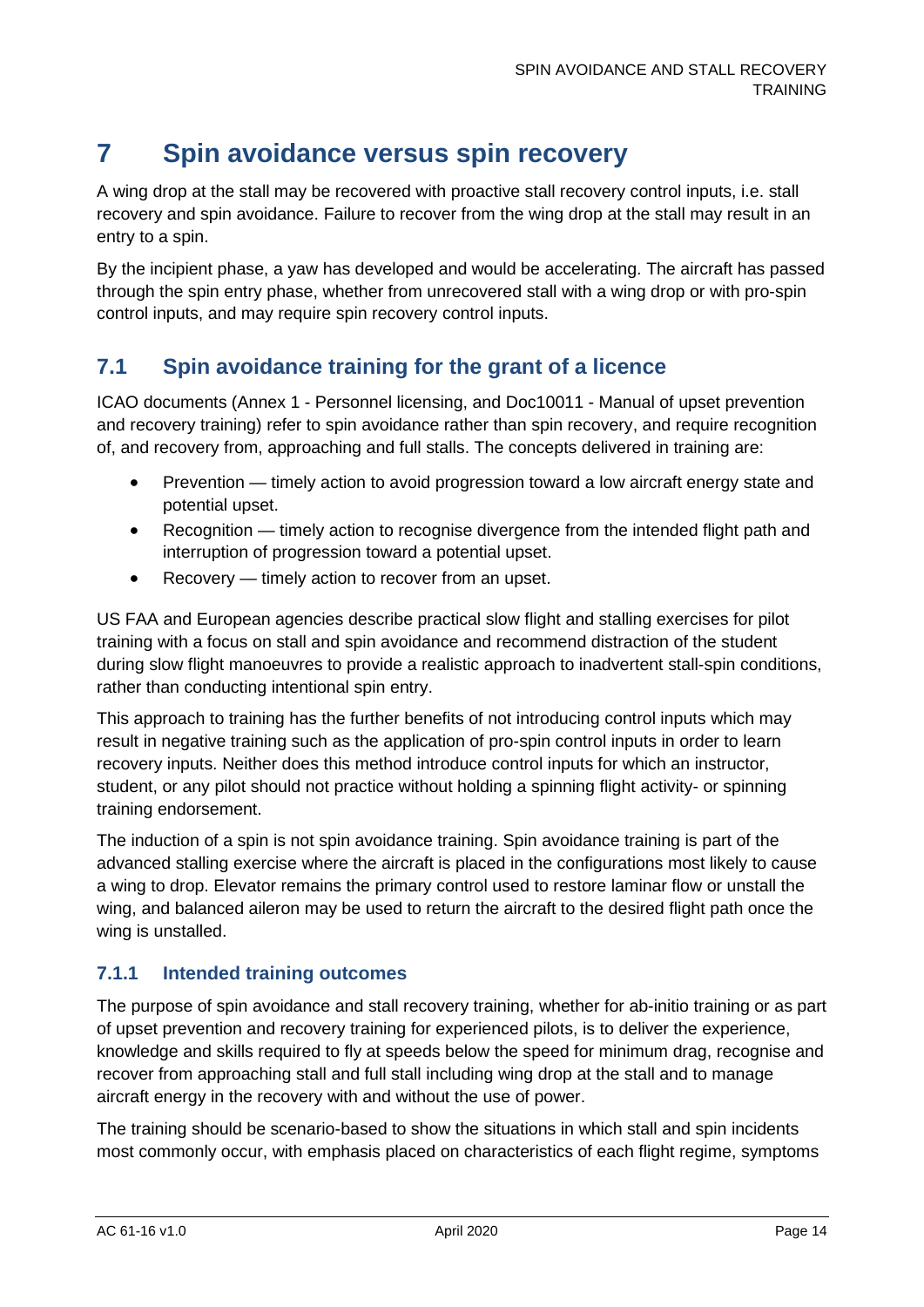of impending departure from controlled flight, and the consistent method of recovery to controlled flight.

Common situations from which fatal stall/spin accidents occur are

- Climb:
	- − flap retraction
	- − climbing turns
- Turns onto approach, particularly when overshooting the runway centreline
- Unanticipated pitch changes from approach configuration trim when transitioning to a climb during a go-around
- Engine failure after take-off
- Slow flight
	- − distraction
	- − turns
	- Low flight
		- − wind illusions
		- terrain avoidance manoeuvres
		- − false visual horizons.

#### **7.1.2 Distraction as a threat to be managed**

Distraction is a threat that multiplies the risks when performing the above manoeuvres, highlighting the need for accurate trim and balance to minimise control workload and maximise feel for control forces while attention is directed at multiple activities. Intentional distraction by the instructor during these scenarios at safe altitudes also delivers valuable experience and motivation for maintaining flight discipline and situational awareness.

#### **7.1.3 Human factors and upset prevention and recovery training**

Counter-intuitive control inputs may be required in spin avoidance and stall recovery such as pushing forward on the controls at low level to break a stall or to unload the wing to regain aileron effectiveness. Human factors must be considered in training these skills to avoid poor decision making and reduce the effects of counter-productive reflexes and responses at the moment of stress by providing exposure to, and coping strategies for, the scenarios mentioned above.

Through experience and positive outcomes delivered during training the following can be mitigated:

- Stress The physiological, emotional and cognitive response to a perceived threat.
- Startle A reflex, or involuntary and almost instantaneous response, to a sudden, threatening stimulus (such as a wing drop at the stall) which causes muscle reflex action, increased heart rate and increased blood pressure in preparation for a 'fight or flight' reaction to a surprise.
- Surprise reaction Subsequent to the startle reflex, a response to an unexpected event which violates a pilot's expectations. The surprise reaction may also be known as the startle response; fight, flight or freeze.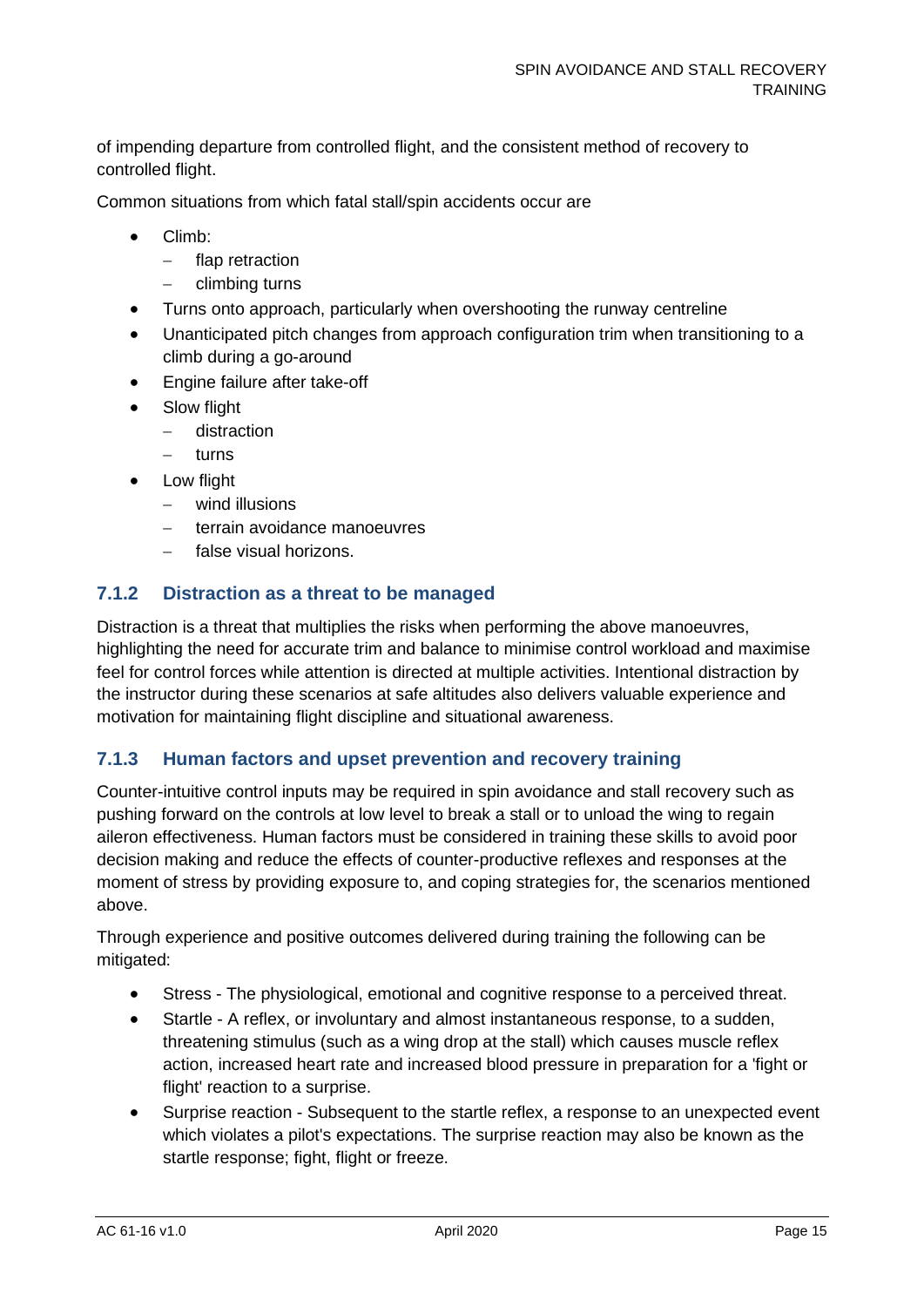• Disorientation - Conflict between visual, vestibular and proprioceptive inputs to the brain which prevent making sense of which way is up and rotation in the three planes.

Upset prevention and recovery training (UPRT) provides the exposure, and subsequent strategies to recover from stressful and unfamiliar situations by, at least to some extent, normalising the unusual attitudes and motions in a stall and wing drop, and providing opportunity to safely practise the counter-intuitive responses required to recover from them if they are not avoided.

In some instances the application of power, when available, can induce a secondary stall or lead to an increased loss of height if applied too early in the recovery. Abrupt or aggressive use of elevator in the recovery also has the potential to induce a secondary or accelerated stall as a result of the increased load factor or 'G' loading.

#### **7.1.4 Who may conduct spin avoidance training for the grant of a licence**

A spinning flight activity endorsement is a prerequisite for the grant of a Grade 3 training endorsement (aeroplane). This ensures the holder of a flight instructor rating with a Grade 1, 2 or 3 training endorsement (aeroplane) has the ability to recover from the incipient phase of a spin which aligns with the aircraft certification margin of safety for a mishandled stall recovery.

Flight training operators should ensure flight instructors are competent to conduct higher risk training activities which should be reviewed periodically as part of the operator's recurrent training program or standardisation and proficiency checks.

#### **7.1.5 What aircraft may be used for spin avoidance training**

Aircraft approved for intentional spinning are recommended for spin avoidance training due to the greater margin of safety for recovery from a mishandled stall recovery.

Utility and normal category aircraft, and light sport aircraft not approved for spinning may be used for the advanced stalling exercise including stall with a wing drop as defined above, however the margin of safety in the event of mishandled recovery from a stall with a wing drop is smaller.

Accidents have shown that some normal category aircraft and light sport aircraft may not exhibit departure characteristics desirable for training purposes. Flight training operators should ensure any aircraft type used for spin avoidance training has proven to be recoverable from spins at least at the incipient phase.

### <span id="page-16-0"></span>**7.2 Spinning and spin recovery training for exposure, refresher training, or the grant of an endorsement**

Spin recovery training is highly recommended for pilots at any level of licence or experience and is worth revision at any stage of a pilot's career. Spinning training can give pilots confidence in recovery from an unusual attitude as a result of encountering an upset.

Exposure to the characteristics of each phase of a spin, understanding the counter-intuitive control inputs required for recovery from each phase, and observation of height loss required for recovery from each phase are valuable deterrents to spin entry, and powerful motivation for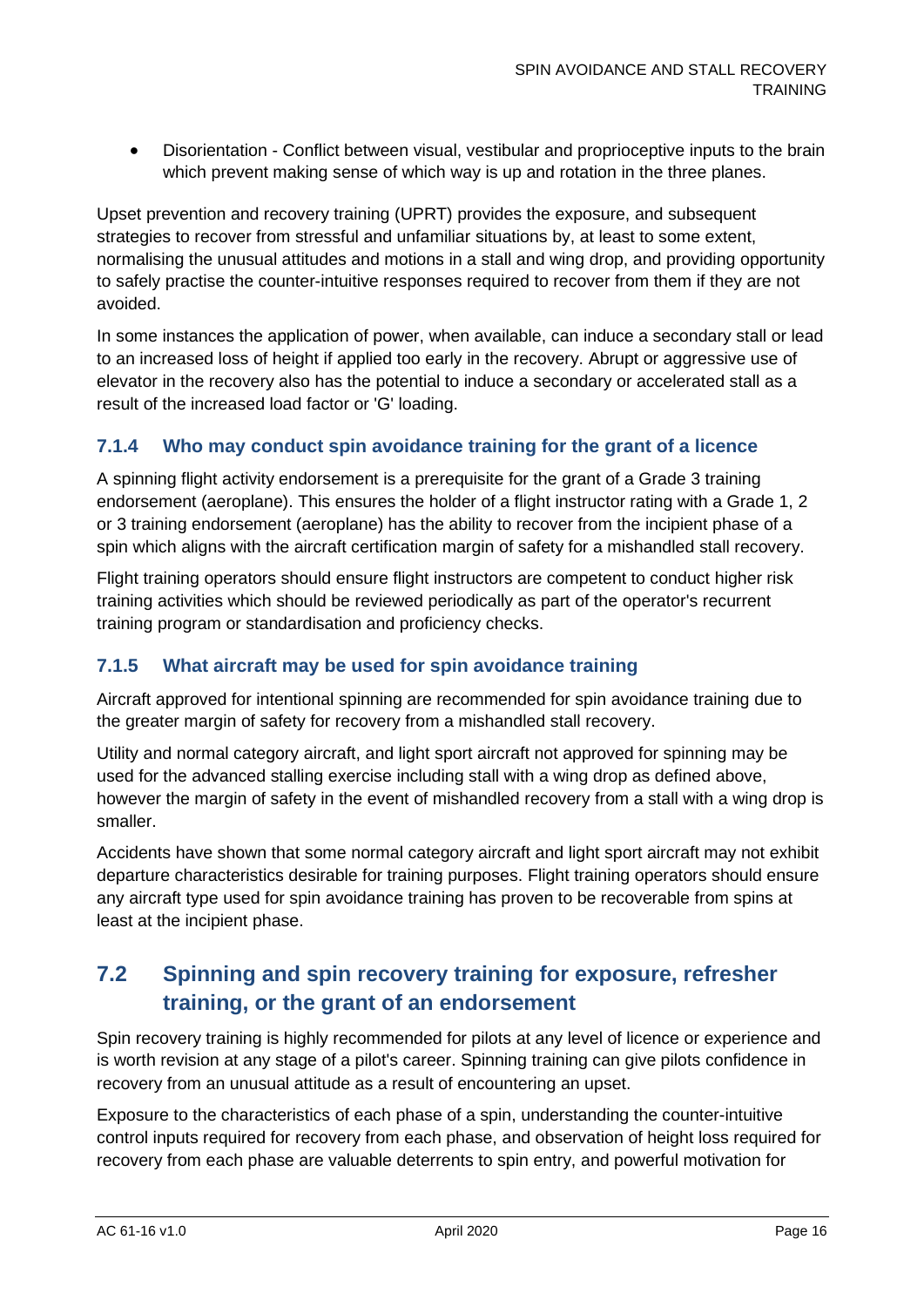attitude and speed monitoring and situational awareness at slow speeds, low altitudes and in high workload situations.

Training in the entry and recovery of spins may be conducted for a spinning flight activity endorsement or as part of aerobatics training as a manoeuvre of its own, and also due to the likelihood of entering a spin as a result of "falling out" of other aerobatic manoeuvres.

Entry and recovery from inverted spins is not a part of the spinning flight activity endorsement as it is considered an aerobatic manoeuvre.

#### **7.2.1 Who may conduct spinning and spin recovery training**

A flight instructor requires a spinning training endorsement for the conduct of spinning and spin recovery training.

A spinning flight activity endorsement is a prerequisite for the issue of a spinning training endorsement. A spinning training endorsement is not a prerequisite for a flight instructor rating Grade 3 Aeroplane training endorsement.

#### **7.2.2 What aircraft may be used for spinning and spin recovery training**

Spinning and spin recovery training must only be conducted in aircraft approved for intentional spinning.

Aerobatic aircraft are approved for intentional spinning. Some utility and normal category aircraft, and a few light sport aircraft, are approved for limited aerobatics which may include intentional spinning.

Certification for intentional spins will be stated in the aircraft flight manual, along with any entry and recovery inputs particular to that aircraft and any other limitations that apply for conducting such manoeuvres. Aircraft must be operated in accordance with the flight manual to ensure a margin of safety is maintained when conducting spins.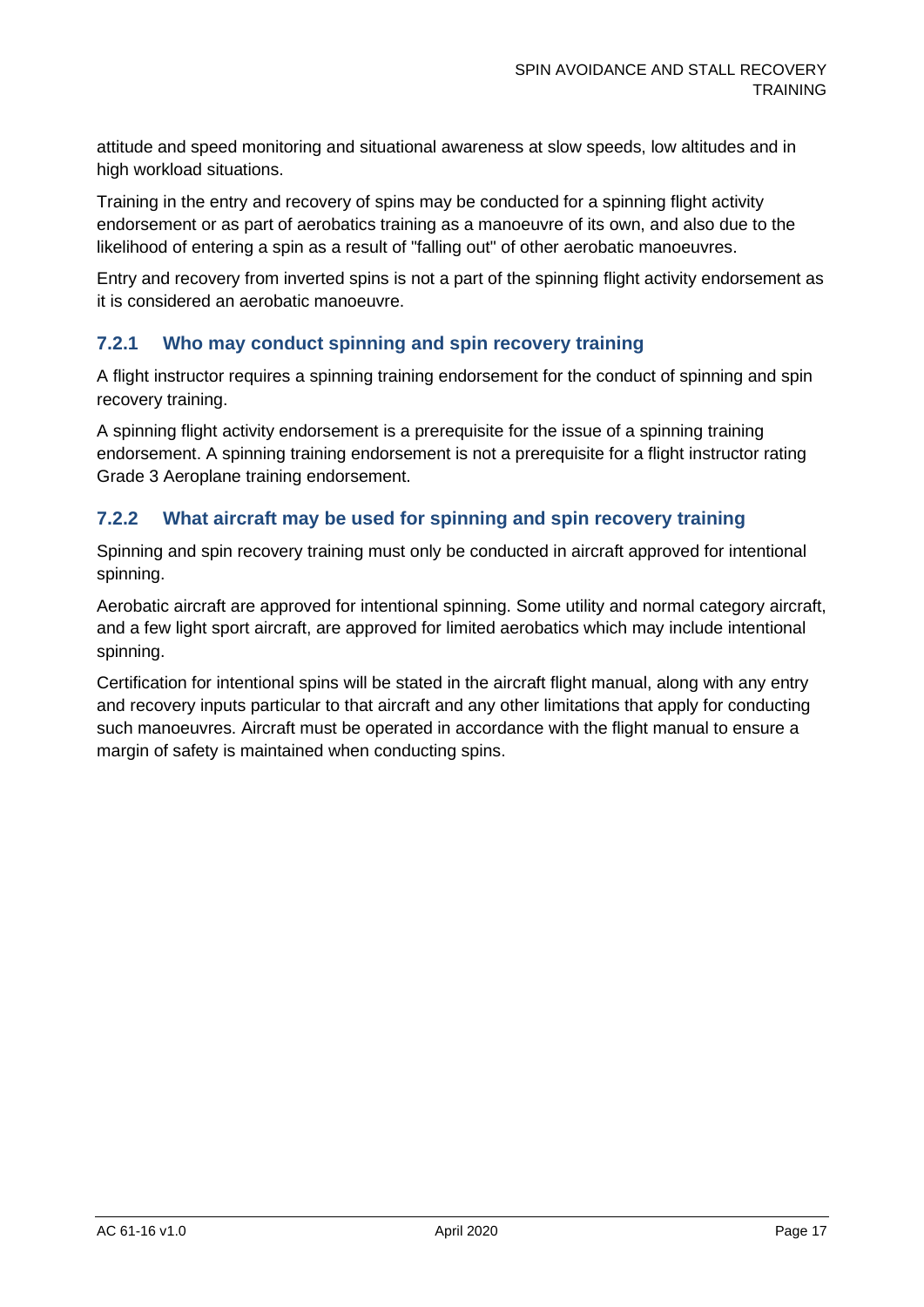# <span id="page-18-0"></span>**8 Aircraft stall and spin certification requirements**

### <span id="page-18-1"></span>**8.1 Stall certification requirements**

Aircraft certified in the normal and light sport aircraft categories but not certified for intentional spinning may be used for the stalling exercise in level flight and in turns up to  $30<sup>o</sup>$  angle of bank. Where the aircraft exhibits wing-drop at the stall during certification it must be possible to regain level flight by normal use of the flight controls.

These aircraft have also been tested to ensure they have a safety margin from mishandled stall recovery, having been recovered from a 1 turn or 3 second spin (whichever occurs sooner) induced using full elevator and rudder application at the stall, or having been shown to be resistant to spinning and controllable in the unbalanced stalled condition.

Inducing a spin at the stall, in a normal or utility category aircraft not certified for intentional spinning using application of full pro-spin rudder, may consume that category's safety margin and place the aircraft in an untested or unrecoverable state. For this reason, manufacturers of these aircraft prohibit intentional spinning.

A utility category aircraft or light sport aircraft certified for limited aerobatics but not approved for spinning must be treated as a normal category aircraft not approved for spinning with respect to the stalling exercise; i.e. remaining in balance at the stall to avoid inducing a spin, as it only has the safe margin of a single spin or 3 seconds of autorotation before potentially being unrecoverable.

### <span id="page-18-2"></span>**8.2 Spinning certification requirements**

Several categories of aircraft may meet certification requirements for intentional spinning. However, with the exception of aerobatic category aircraft, the flight manual must be consulted to confirm whether intentional spinning is permitted.

- Aerobatic (aka acrobatic) category aircraft has been tested to be recoverable from a sixturn spin within one and a half turns. A spin may be safely induced at the stall with application of full rudder.
- Utility category aircraft certified for limited aerobatics including spinning may be intentionally spun.
- Normal category aircraft certified before 2017 are not certified for intentional spinning
- **Note:** Changes to certification standards in 2017 abandoned the utility category. Intentional spin certification for normal and aerobatic category aircraft continues to require a six-turn spin excepting that, beyond three turns, the spin may be discontinued if spiral characteristics appear. It is common for light aircraft to exhibit spiral characteristics; the wings unstalling at some point after entering the spin and the aircraft accelerating into a spiral dive with rapidly increasing airspeed.
- Normal category aircraft certified after 2017 may be certified for intentional spinning refer to the aircraft flight manual
- Light Sport Aircraft approved for spinning are required to be recoverable from a threeturn spin within one and a half turns. While a light sport aircraft may be certified for intentional spinning careful attention must be paid to flight manual requirements with respect to the entry and recovery technique and timing.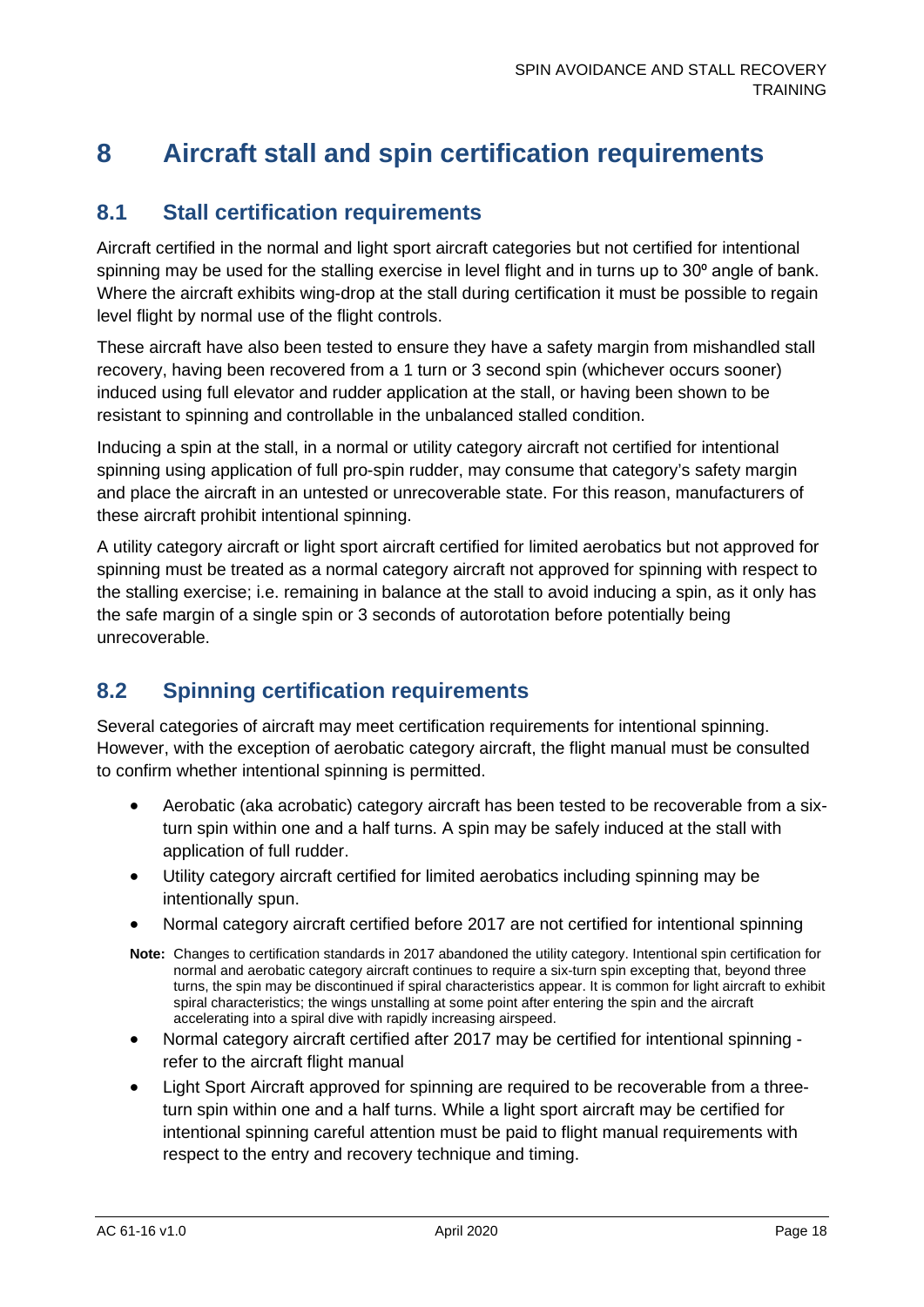- Ultralight aircraft are not approved for intentional spinning and, depending on which standard is used for certification, are not required to be tested for spin recovery during certification.
- Multi-engine aircraft are not approved for intentional spinning. The departure characteristics of a multi-engine aircraft from a developed stall are not as predictable or recoverable as single engine aircraft.

For illustration of certification testing requirements which show the margins of safety provided by each type of certification standard for each portion of the stall and spin flight activity see appendix B.

### <span id="page-19-0"></span>**8.3 Spin resistance**

Light aircraft manufacturers have since the late 1970s been concentrating on the development of aircraft which exhibit high controllability at the stall and resistance to entering a spin through the use of aerodynamic features such as leading edge discontinuity, leading edge droop on the outboard sections of the wing, and slotted ailerons, in addition to the washout conventionally built into the wing. Many popular modern designs in use at flight schools worldwide exhibit some or all of these features.

Research and experience are revealing that 'features in this design intended to make the aircraft spin resistant are detrimental to spin recovery, to the extent that aircraft may not meet the original requirements which only deal with spin recovery.

'Based on limited evidence to date, the spin resistance and spin recovery itself appear to be mutually exclusive; good characteristics in one or the other can be achieved, but not both at the same time' (EASA 2008).

Ballistic parachutes that reduce vertical speed to survivable rates are also becoming a certified spin recovery feature of recently manufactured aircraft. They are to be activated when control of the aircraft is lost, generally in lieu of attempting to recover from a spin, and are intended to protect the occupants of the aircraft. Their use can result in significant damage to the aircraft on deployment and on impact with the ground. Use of the ballistic parachute will be described in the aircraft flight manual.

### <span id="page-19-1"></span>**8.4 Spin severity**

Stall and spin certification requirements call for abnormal control inputs such as pro-spin rudder and out-spin aileron at the stall to allow for the surprise response from the average pilot, and that a subsequent mishandled stall recovery which enters the incipient phase of a spin may be recovered from. However, these standards call for specific rates of deceleration approaching the stall, and deliberate (not abrupt) inputs at spin entry, which may not reflect the abruptness of inputs during inadvertent entry, particularly with respect to elevator and aileron application by a surprised pilot. A spin entered with abrupt inputs or from an accelerated state; for example, from a steep turn, may result in a mode of spin not tested and potentially unrecoverable.

For this reason, and the above observation regarding spin resistant characteristics in some aircraft, a spin achieved in an aircraft with spin-resistant characteristics is much less likely to be recoverable.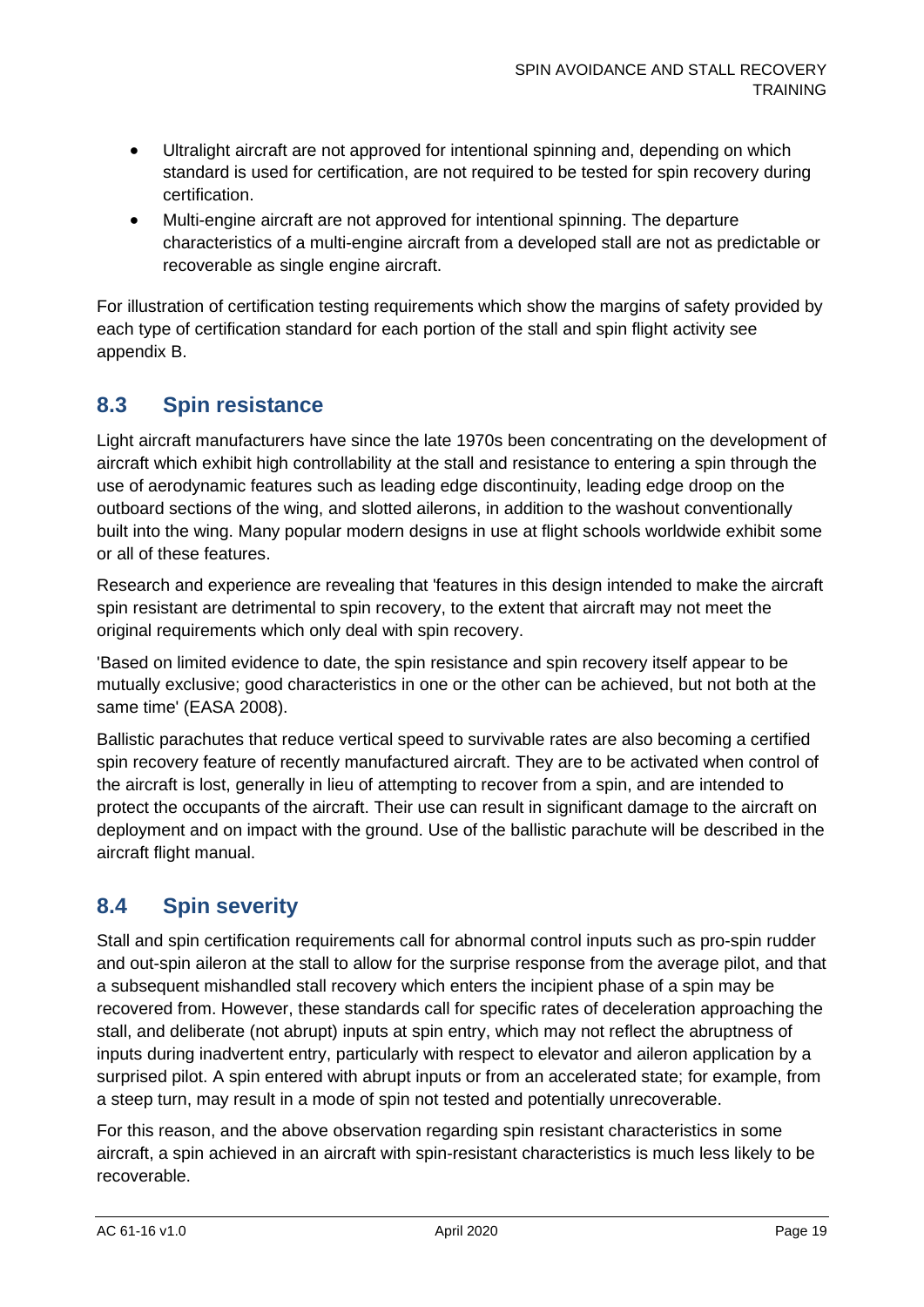Although the downward pitch angle during a spin may vary between aircraft types and be influenced by many factors, pilots generally discuss one of two modes of spin: nose down, which is usually recoverable; or with a higher nose attitude commonly called 'flat', which is more difficult, or impossible, to recover from. Historically, training aircraft have been designed to exhibit nose down spin characteristics. The many airframe, load, manoeuvre and control input variables which determine which mode of spin an aircraft will enter on departure from controlled flight require significant time and budget to test. A utility category aircraft approved for intentional spinning will likely have been spun during certification in many different flight regimes and in each direction, amounting to hundreds of spins during design, construction and certification. Centre of gravity margins are carefully proven to ensure the departure characteristics of the aircraft remain recoverable within certification limits.

Light Sport Aircraft standards have been made simpler and less costly to comply with by reducing the amount of testing specified before a manufacturer may bring a new aircraft to market at a lower price point than more thoroughly tested normal and utility category certified aircraft. Despite the requirement for an aircraft to not exhibit an uncontrollable tendency to spin after the aeroplane has stalled, some light sport aircraft may demonstrate stall characteristics in which a wing drop can rapidly and unpredictably result in an unrecoverable spin entry, particularly in accelerated stalls.

Before selecting an aircraft for stalling or spinning training, consult with the manufacturer and other users to establish what manoeuvres are safe to conduct, including steep turns, stalls, stalls with a wing drop and spinning.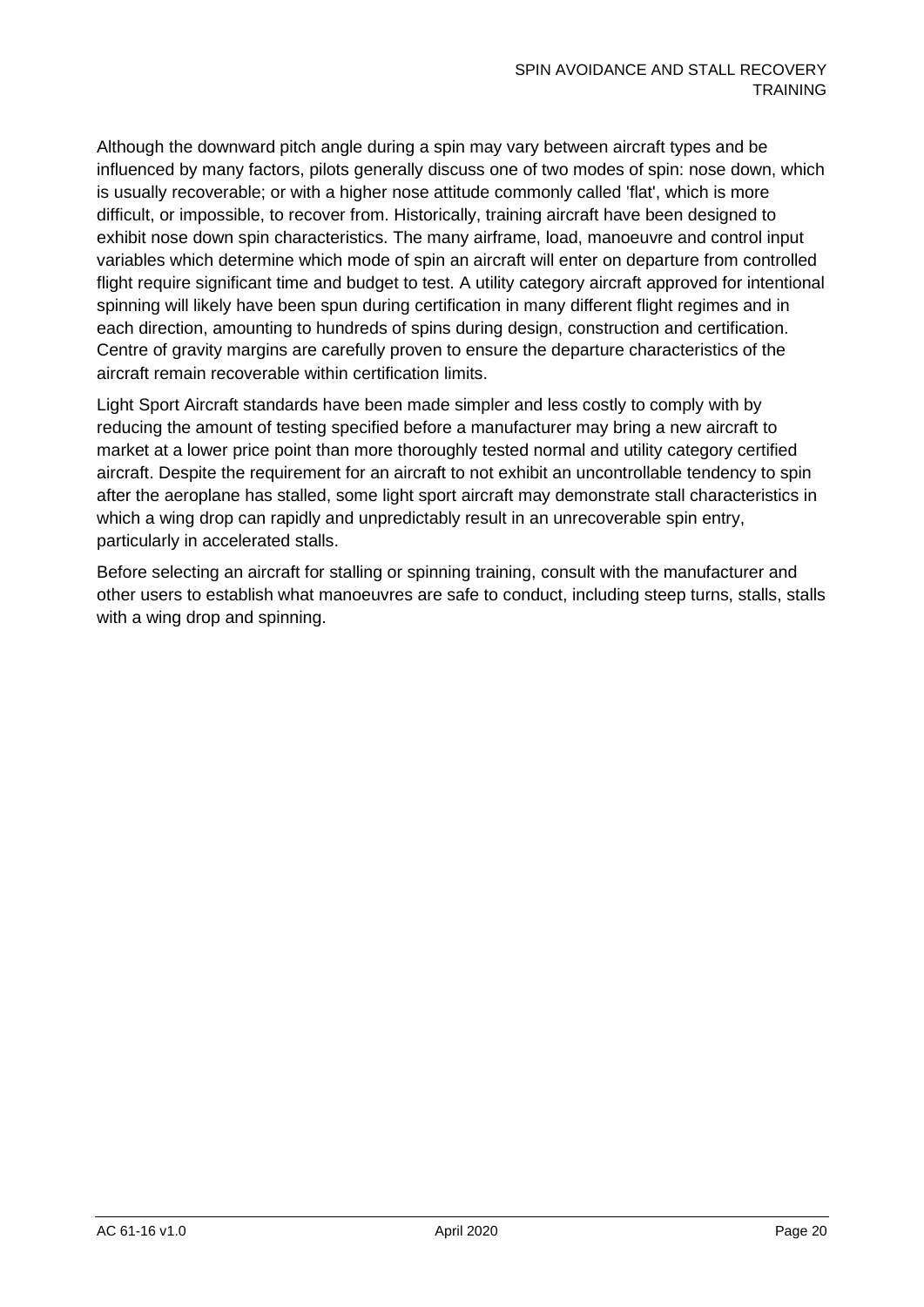# <span id="page-21-0"></span>**9 Flight manual manoeuvre limitations for training aircraft in use in Australia**

Aircraft flight manuals for many aircraft used for flight training permit spinning when the aircraft is operated in the utility category (restricting the maximum take-off weight and centre of gravity to a lighter, shorter and more forward range), while others expressly prohibit intentional spinning.

It should be noted that aircraft flight manuals indicate manoeuvre limitations in different formats. Some may appear to be silent on spins in the manoeuvre limitations section but state the prohibition on placards which may appear at other locations in the manual, rather than in the limited or permitted manoeuvres list.

Some aircraft have been prohibited from spinning later in their service lives. The warning may be placarded in the cabin of later models by the manufacturer or during maintenance in operational aircraft via Airworthiness Directive. These warnings may not appear on the same page in the flight manual as the manoeuvre limitations.

Placards may sometimes fail to be present in older aircraft due to wear and tear, or may not have been retrofitted as new limitations are placed on existing aircraft (eg AD/PA-28/54 Spin Prohibition Placard 2/75 and AD/AA-1/13 Stall and Spin Placards - Installation 8/73).

Where aircraft equipment has been replaced or modified the position of the new centre of gravity may cause difficulty when loading the aircraft to remain within the utility category limits to assure recoverability from a spin at the incipient stage. Flight Manual supplements should also be consulted, and modifications and their effects noted, before undertaking spinning activities, or when choosing an aircraft for flight training.

Some newer generation normal category and light sport aircraft used for training have not been evaluated to meet intentional spin recovery requirements and are not certified for spinning. Flight manuals for these aircraft will contain statements indicating spinning is prohibited.

If a light sport aircraft is certified for limited aerobatics including intentional spins, the flight manual should contain very specific limitations and instructions regarding spin entry and recovery.

Some aircraft are permitted to spin only with an approved 'spin kit' installed, which may include wheel spats, tail strakes, stall strips, vortex generators, additional ballast placement and other requirements. Pre-flight inspection should include a check of all 'spin kit' provisions before spinning is conducted.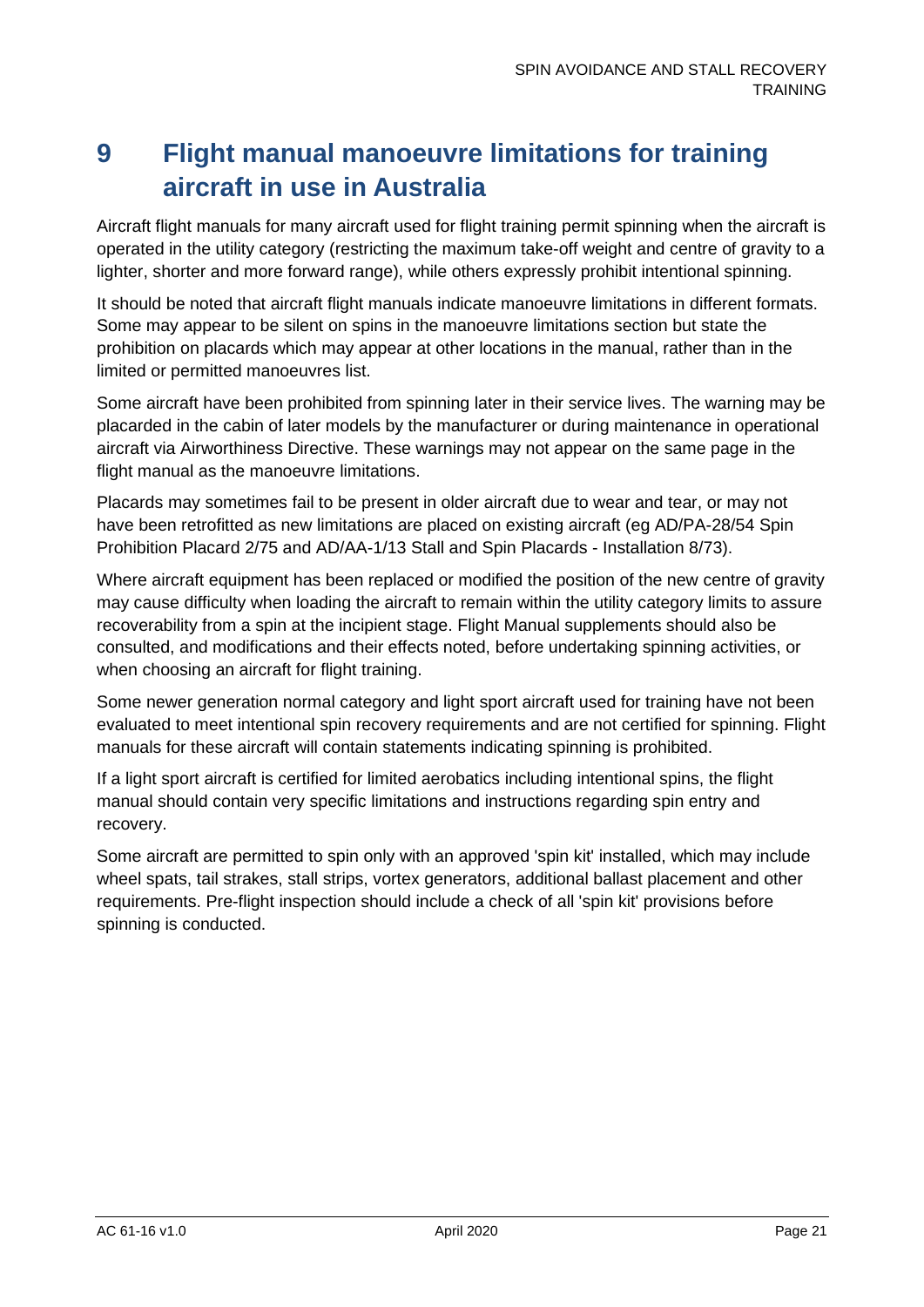# <span id="page-22-0"></span>**10 Guidance for specified personnel**

The following guidance is intended for pilots, instructors, flight training operators' key personnel, and flight examiners to safely operate training aircraft in slow flight and at the stall for the purposes of satisfying courses of training and licence testing in spin avoidance and stall recovery.

### <span id="page-22-1"></span>**10.1 Pilots**

- Only induce spin (including the incipient stage) in aircraft certified for intentional spinning.
- Only practice stalls using slow deceleration to the stalling or minimum steady flight speed.
- Wing-drop may accompany stalls and is permissible in aircraft not certified for intentional spinning, but wing-drop should not be confused with spin induced with prospin application of rudder at the stall.
- Recovery from a stall with a wing-drop prevents the aircraft from entering a spin. It is spin avoidance.
- Prior to spinning any aircraft:
	- − Comply with aircraft flight manual weight and balance and manoeuvre limitations, placards and, if provided, procedures and advice for each intended manoeuvre.
	- − Check the aircraft weight and balance to be sure you are within the approved envelope for stalls or spins.
	- − Obtain thorough instruction in spins from an instructor fully qualified and current in spinning that model.
	- − Conduct clearing (HASELL) checks.
	- Enter each spin at a high altitude. Plan recoveries to be completed well above the minimum legal altitude.
	- − Conduct all spin entries and recoveries in accordance with the procedures recommended by the manufacturer.
- Avoid unintentional spinning:
	- − Practice slow flight and the transition between airspeeds, ensuring control of angle of attack, and that the aircraft is trimmed as quickly as possible after the desired speed is reached.
	- Maintain rudder coordination at all times (unless intentionally slipping in a crosswind or to lose altitude at a constant speed). If you demand of yourself coordinated flight at all times, you'll instinctively apply the proper rudder to remain coordinated at high angles of attack.
	- Practice stalls regularly with a qualified instructor to be more likely to detect impending stalls during distracting situations. This includes realistic presentation of stalls from power-off glides and last-minute baulked landings and go-arounds, to simulate the situations that typically lead to stalls.
	- If low on the approach to land, pitching up to regain the desired flightpath without the use of power may result in a loss of airspeed.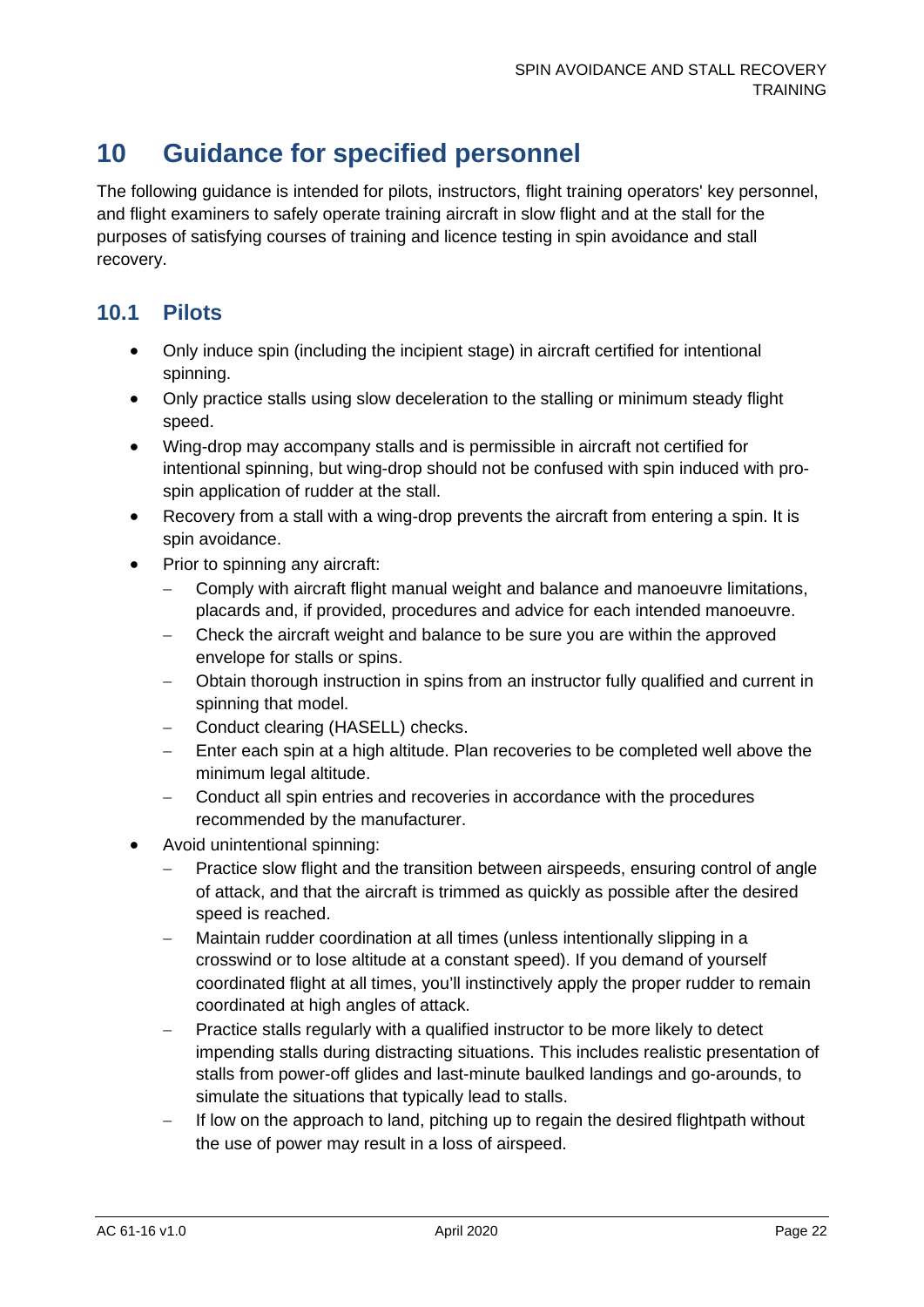- − Adding power during a baulked landing or missed approach may result in the nose of the aircraft pitching higher than desired.
- − In all procedures, employ precise power and pitch attitude control to avoid high angle of attack conditions.
- Use slightly lower pitch attitude targets at high aircraft weights and/or high density altitudes.

### <span id="page-23-0"></span>**10.2 Instructors**

- A number of accidents have occurred when conducting stalling and spin avoidance training. It is a higher risk training activity that requires instructors to manage threats and errors effectively.
- Do not apply rudder to induce a wing drop at the stall adopt a configuration which promotes the aircraft's tendency to drop a wing at the stall.
- Only induce spin (including the incipient stage) in aircraft certified for intentional spinning.
- Ensure the aircraft is operated in accordance with the aircraft flight manual limitations and entry and recovery procedures for manoeuvres including stalling and spinning.
- Even if the aeroplane you are flying normally does not 'drop a wing' during the stall the correct stall recovery technique should be taught from the start.
- Before commencing the stalling exercise, finesse trimmed, balanced slow flight at less than minimum drag speed in each configuration.
- Spin avoidance training includes the recognition of symptoms of slow flight and approaching to the stall through to recovery from stall with a wing drop
- Spin avoidance training where a wing may drop at the stall is best achieved through the following scenario based flight situations:
	- − Approach configuration descending turns (base to final turn)
	- − Go-around from approach configuration (significant change in trim state)
	- − Climbing turns in departure configuration (trim changes, flap retraction and turns)
	- − Engine failure after take-off (potential out of trim condition)
	- − Slow flying
		- o Turns
		- o Distractions
- To recover from a stall with a wing drop:
	- − Apply forward movement of the control column to unstall the wing.
	- Apply rudder to prevent the nose of the aeroplane yawing into the direction of the dropped wing.
	- − The ailerons should be held neutral until the stall is broken and control is regained, when the wings should be levelled using coordinated inputs.
	- − Apply power and adopt an attitude to minimise further height loss. With experience, power may be introduced earlier in the recovery sequence.
- Be familiar with the handling characteristics when using a light sport aircraft for the steep turn, stalling, wing drop or spinning exercises as the safety margins may be reduced.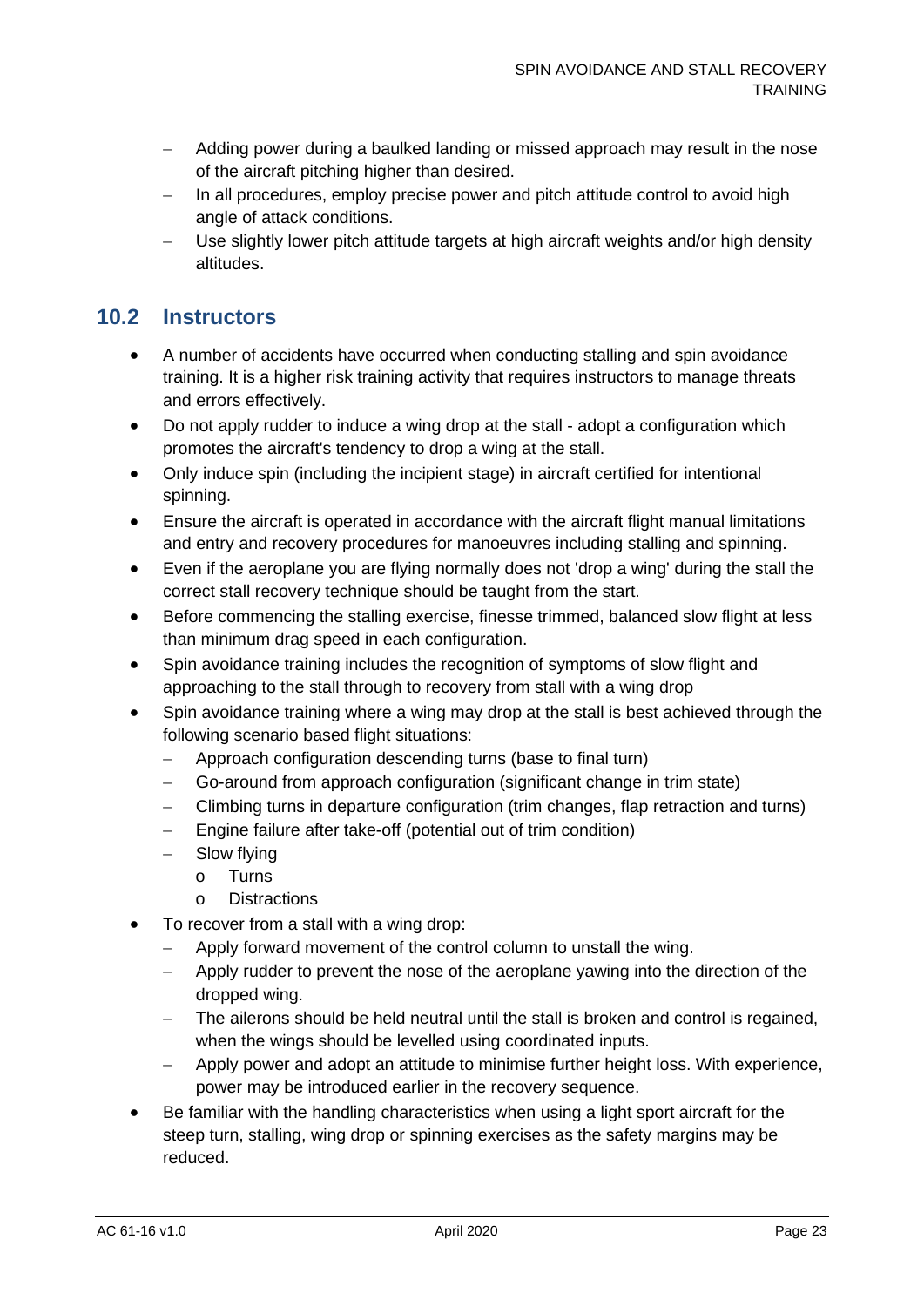- For the stalling exercise in multi-engine aircraft, the aircraft should be recovered from the stall before power is applied to ensure yaw and roll are controllable with normal and coordinated inputs. Stall training should never be done with asymmetric power. Multiengine aircraft are certified to the point of stall recovery but are not certified to enter a spin.
- Recognise and avoid the potential for negative training with a clear understanding of what the desired training outcome is for the lesson. The latent effects of negative training can stay with a pilot throughout their career.
- Emphasise the importance of unstalling the wing as the priority in any stall recovery.

## <span id="page-24-0"></span>**10.3 Heads of Operations of flight training operators**

- Heads of Operations for operators approved to conduct flight training under CASR Part 141 or 142 are required to ensure the proper allocation and deployment of aircraft and personnel for use in the training:
	- − Ensure aircraft are appropriate for the training task.
	- − Ensure standardisation of instructors and their capabilities for each training task.
- Spin entry and recovery training must be conducted:
	- − in aircraft certified for intentional spinning
	- by instructors with a spinning training endorsement.
- Stalling may be conducted in normal, utility category and light sport aircraft as permitted in the aircraft flight manual.
- Stalls with a wing drop are permitted in most normal category aircraft but consult with the manufacturer if there in any doubt.
- Operators should ensure the aircraft used in flight training are appropriate and suitable to achieve the desired training outcomes.
- If utilising light sport aircraft for the steep turn, stalling, stall with a wing drop or spinning exercises determine the suitability of the aircraft in consultation with the manufacturer.
- Recognise and manage the risks associated with flight training activities. Operators must ensure flight instructors are competent to conduct their assigned duties through use of standardisation and proficiency checks and recurrent training and checking.

### <span id="page-24-1"></span>**10.4 Examiners**

- Spin induced with pro-spin application of rudder may only be conducted in aircraft certified for intentional spinning.
- Recovery from stall with a wing drop is an acceptable means of testing spin avoidance and recovery from spin at the incipient phase where it is called for in Part 61 MOS.
- Emphasis should be on correct technique rather than the achievement of minimum height loss.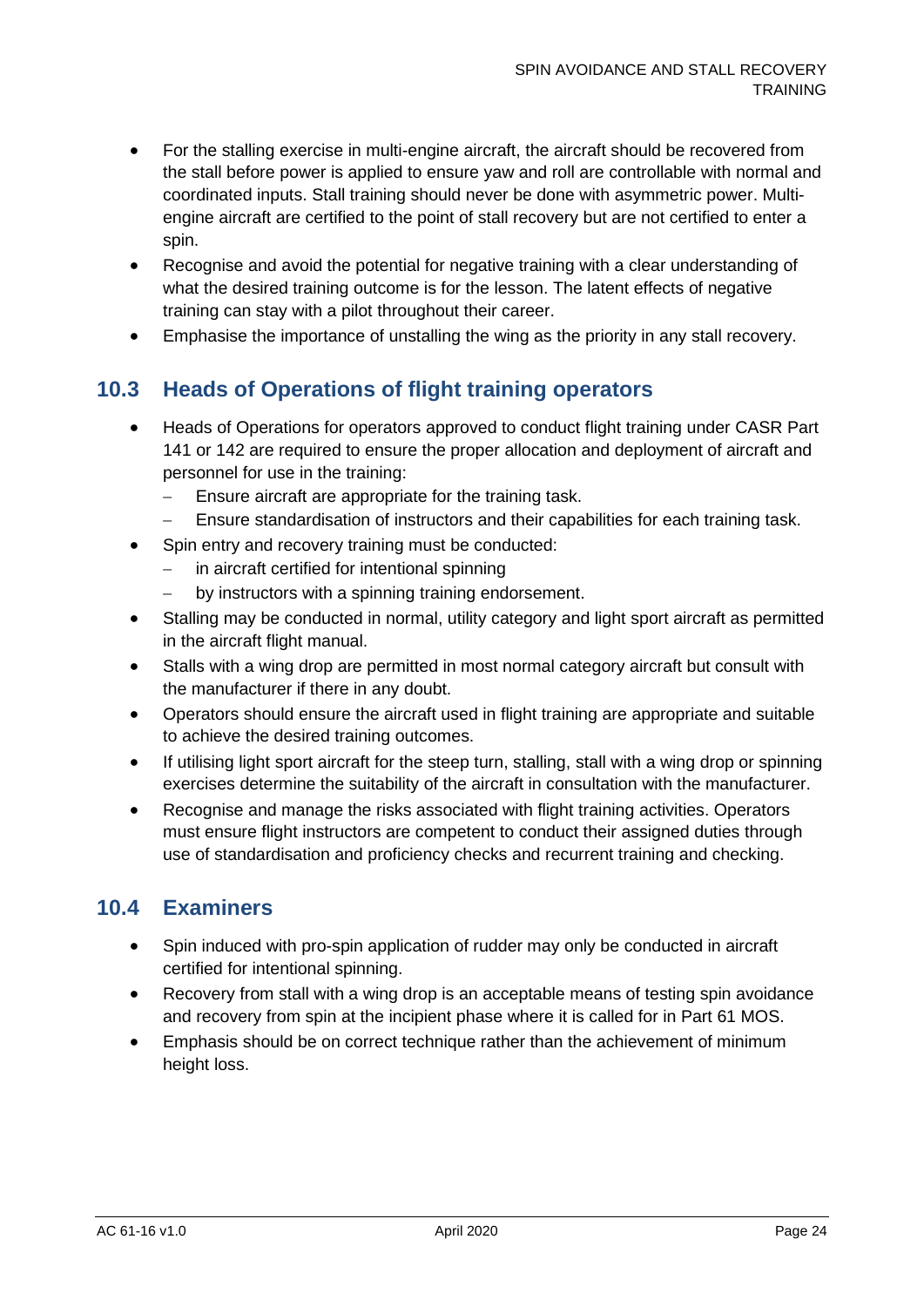## <span id="page-25-0"></span>**11 Conclusion**

This AC introduces the concept of spin avoidance and stall recovery training in line with international standards and practices. It deliberately concentrates on the knowledge and skills associated with recovery from stall with a wing drop which demonstrates the edge-of-envelope departure characteristics in scenarios consistent with inadvertent stall in a variety of flight regimes serves two functions in the context of this AC.

- It prevents aircraft not certified for intentional spinning being induced to spin but allows them to be used for the advanced stalling exercise, including a stall with a wing drop, which leaves a margin of safety for mishandled recovery.
- It aligns Australian flight training with ICAO and international pilot licence training practice and UPRT policy.

In addition, this AC provides some background into flight training and aircraft certification information in order to assist understanding regarding the change in policy. In the interests of brevity and the restriction of scope to general characteristics of aircraft behaviour and standard departure recovery techniques not all relevant information is necessarily presented. Readers are encouraged to consult the References, aircraft flight manuals and other authoritative publications for a fuller understanding of the topic.

The AC also highlights the responsibilities for operators and flight instructors to manage threats than can add to the risks associated with spin avoidance and stall recovery training and minimise the potential for negative training, that can have longer term consequences for a student.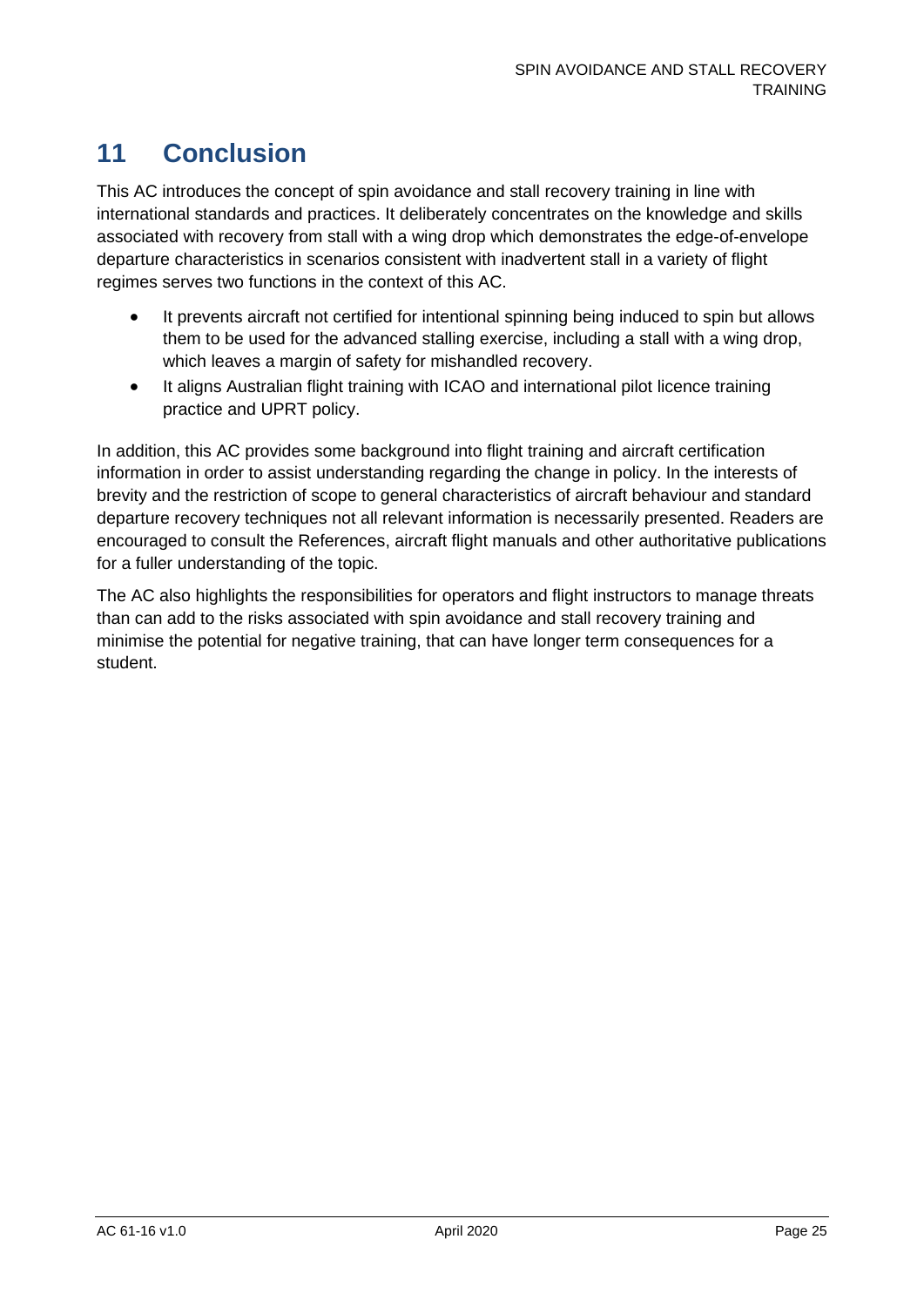# **Appendix A**

# **Illustration of the phases of a spin**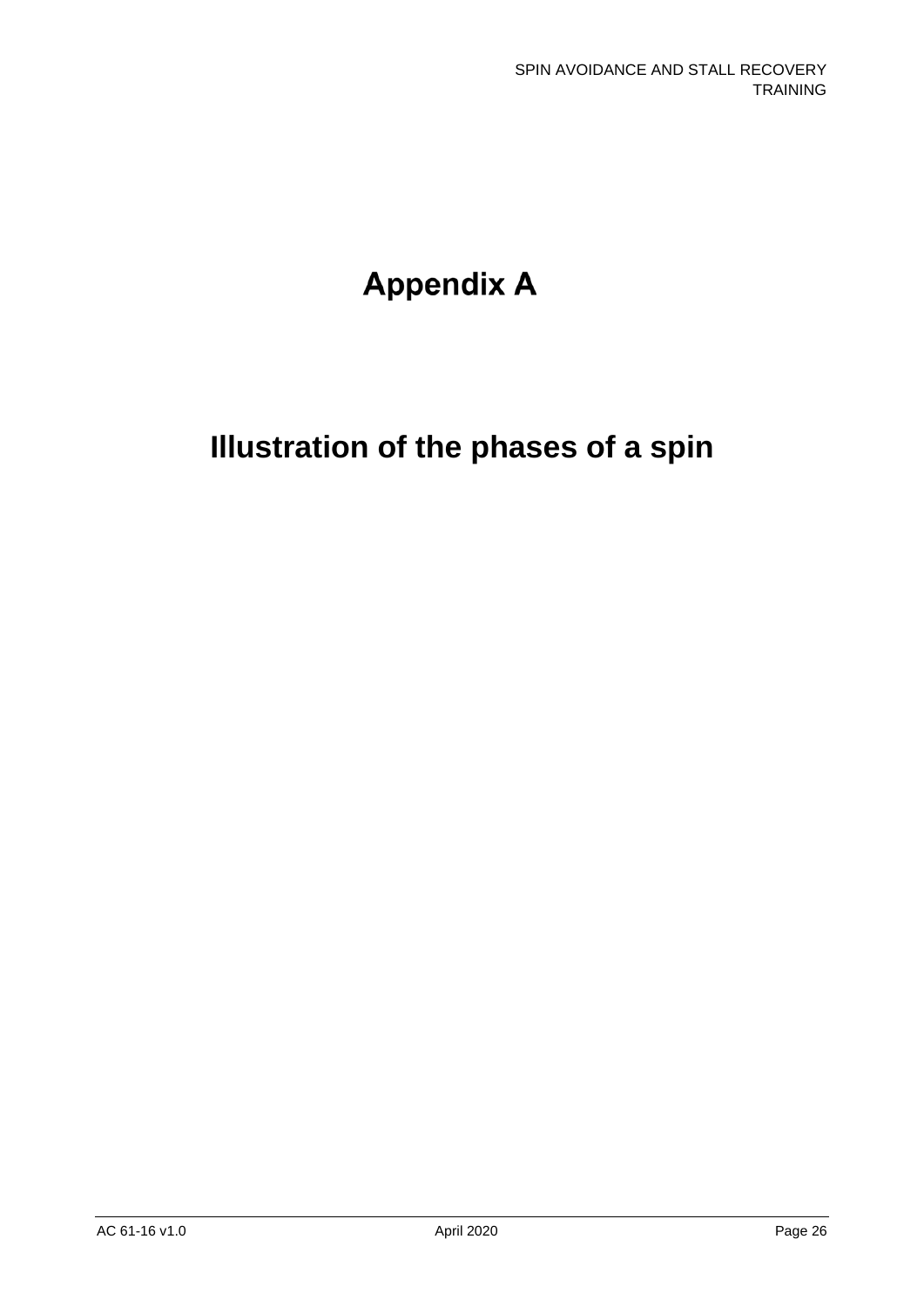

**Figure 1: Phases of a spin**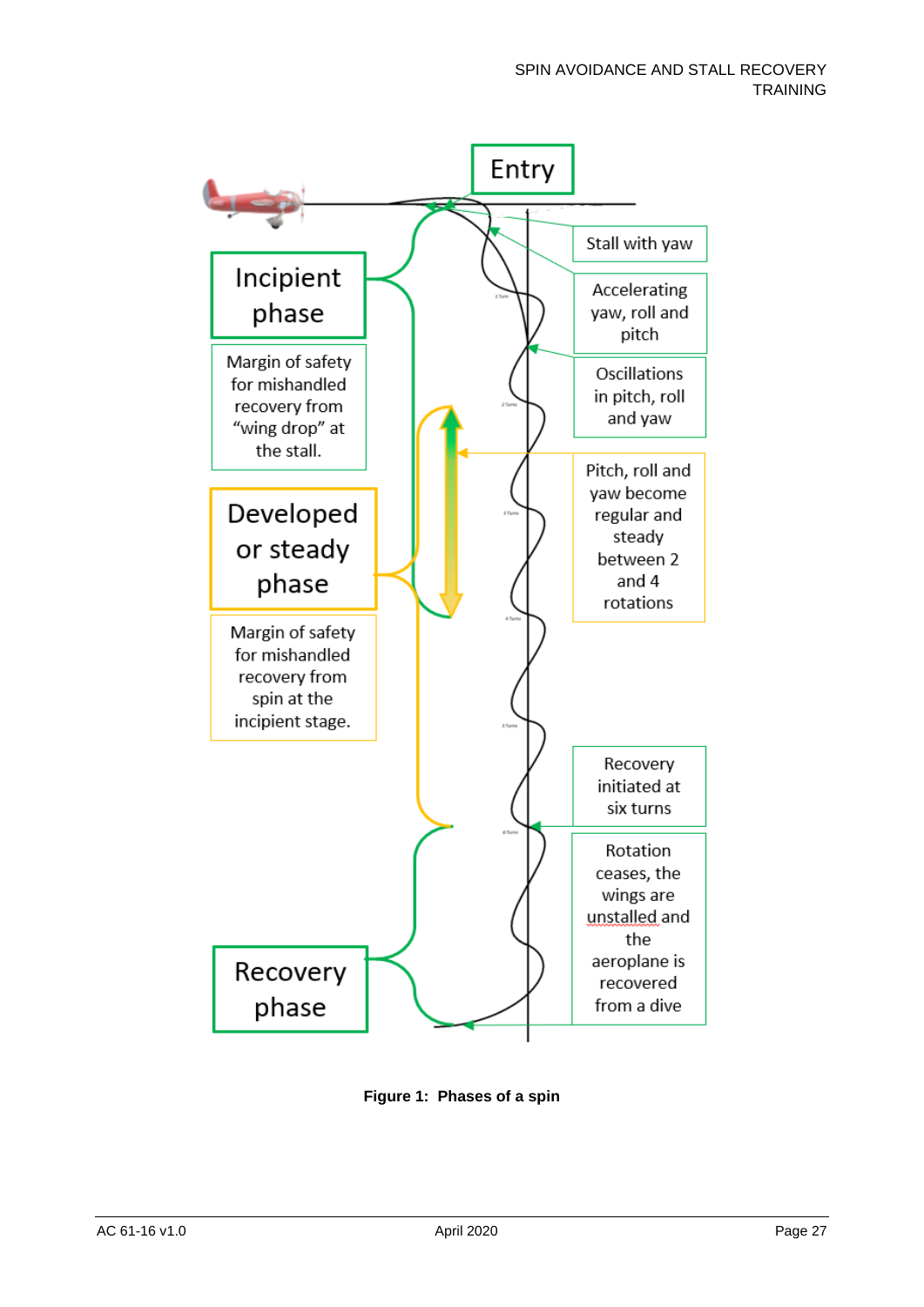# **Appendix B**

# **Illustration of stall and spin certification requirements**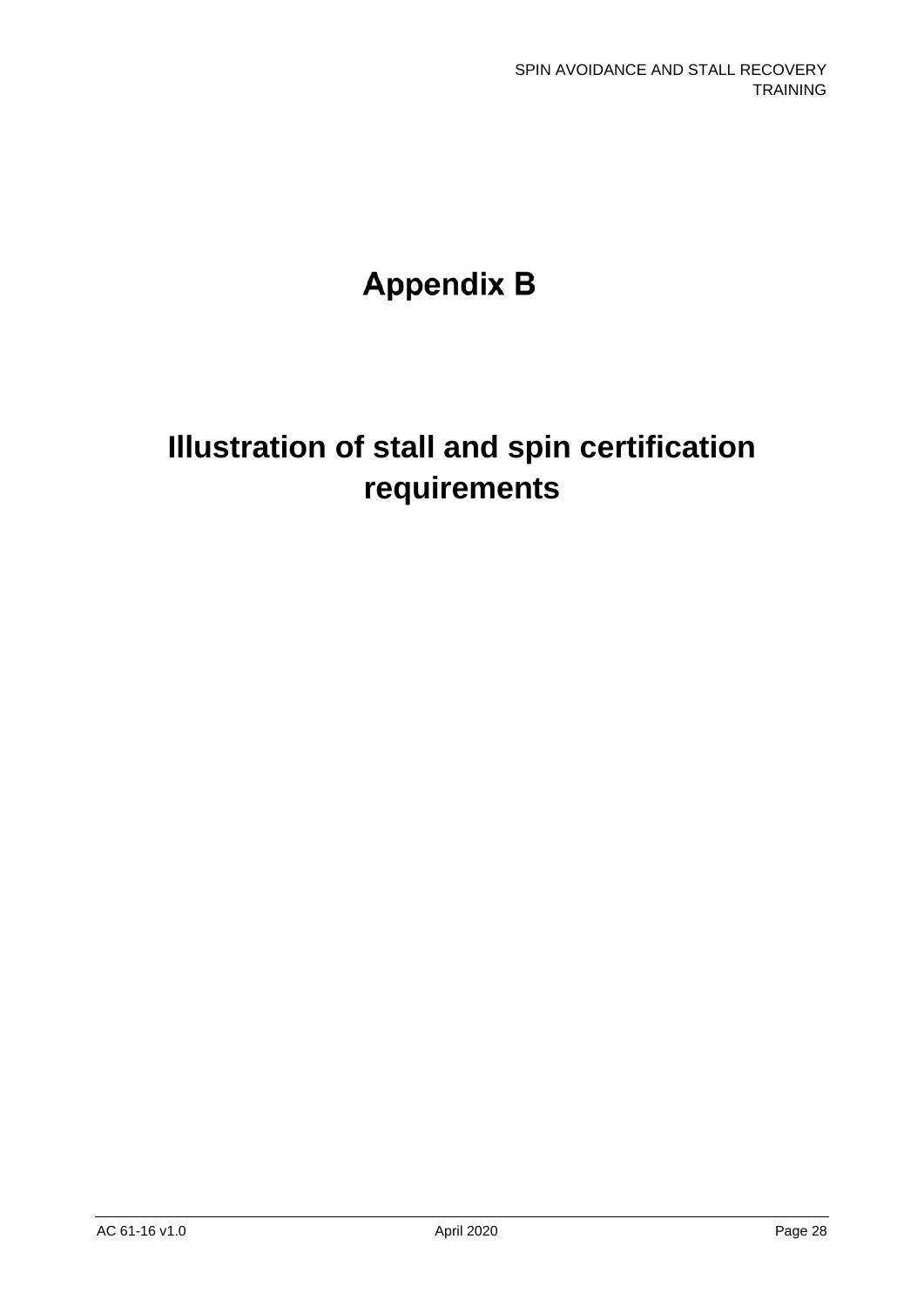

**Figure 2: US FAA Part 23 Normal, Utility and Aerobatic**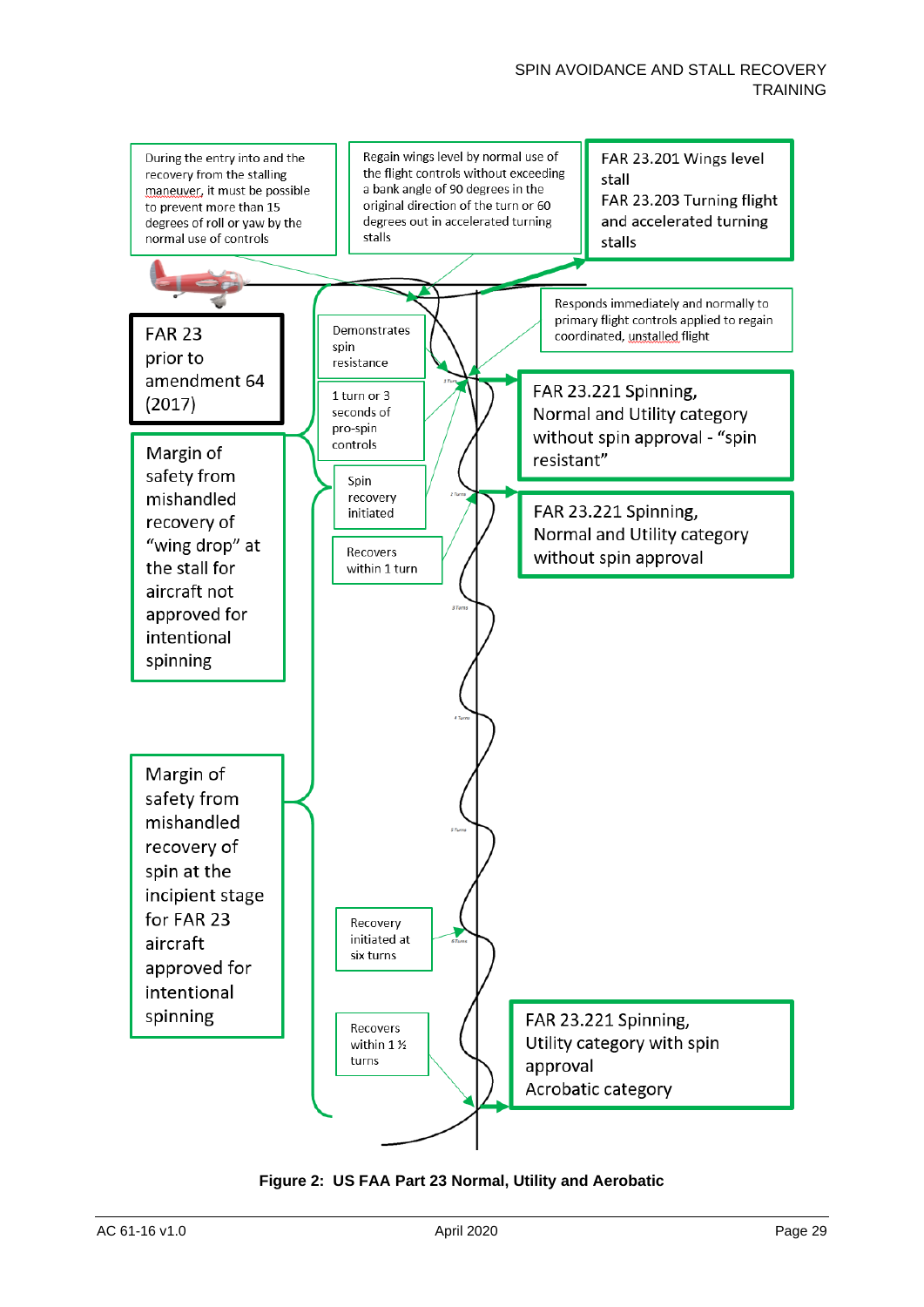#### SPIN AVOIDANCE AND STALL RECOVERY **TRAINING**